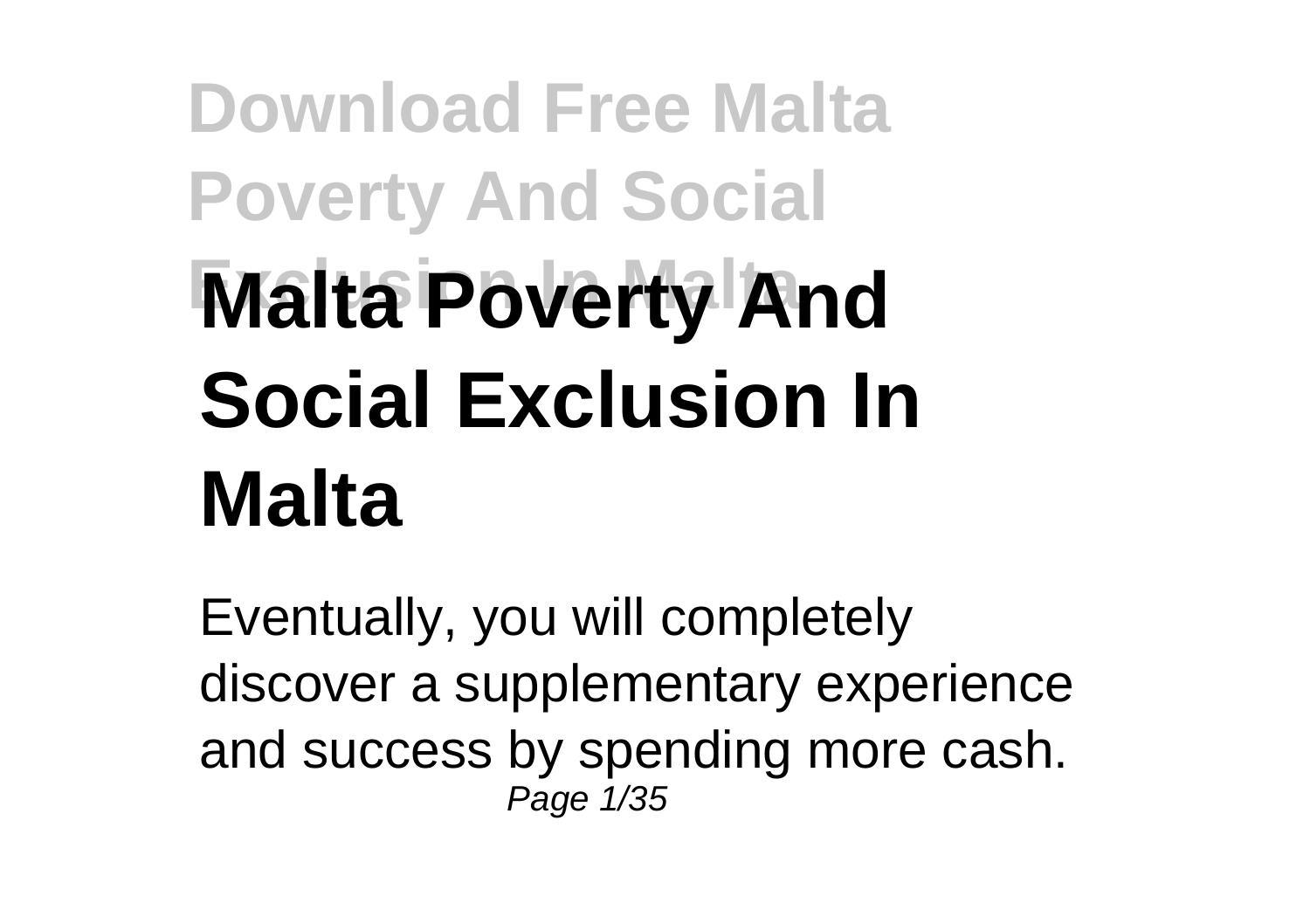**Download Free Malta Poverty And Social Example In Malta** nevertheless when? get you say you will that you require to get those all needs as soon as having significantly cash? Why don't you try to get something basic in the beginning? That's something that will lead you to understand even more something like the globe, experience, some places, Page 2/35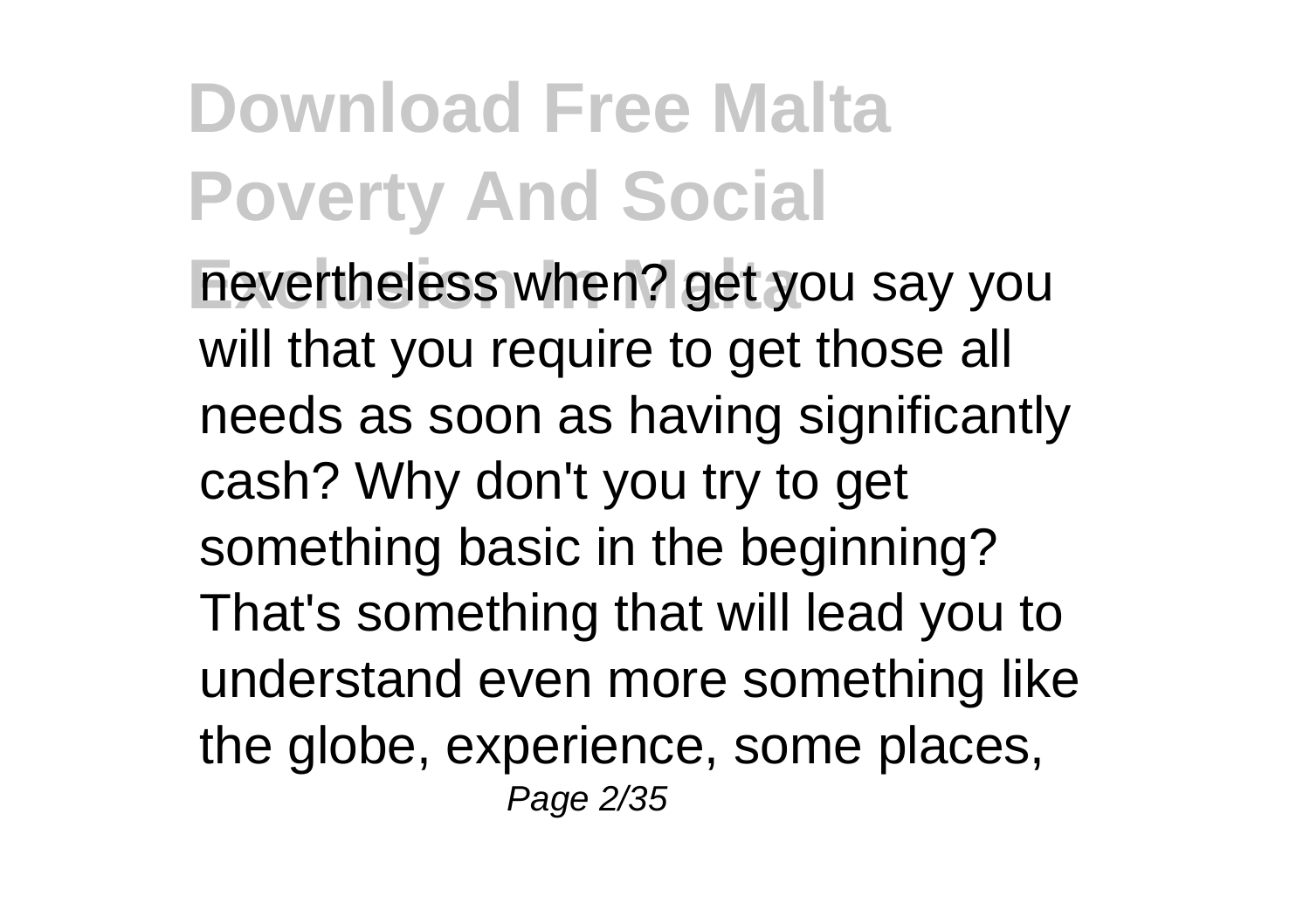**Download Free Malta Poverty And Social Iike history, amusement, and a lot** more?

It is your totally own become old to pretense reviewing habit. in the course of guides you could enjoy now is **malta poverty and social exclusion in malta** below.

Page 3/35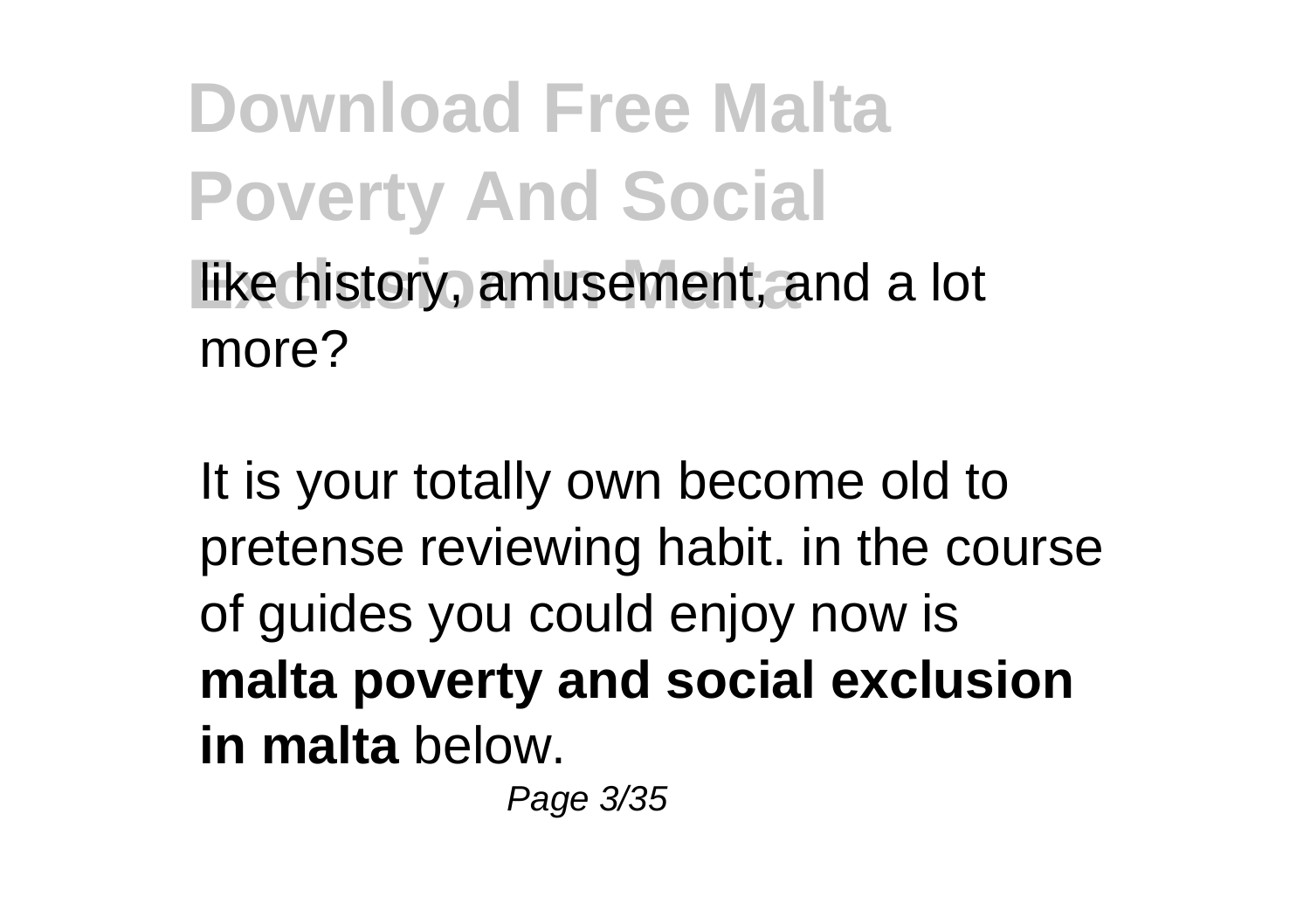**Download Free Malta Poverty And Social Exclusion In Malta** Poverty and Social Exclusion Poverty \u0026 Social Exclusion Social exclusion (segregation and social isolation) | Social Inequality | MCAT | Khan Academy Free church resources for tackling poverty and social exclusion Social Exclusion Social Page 4/35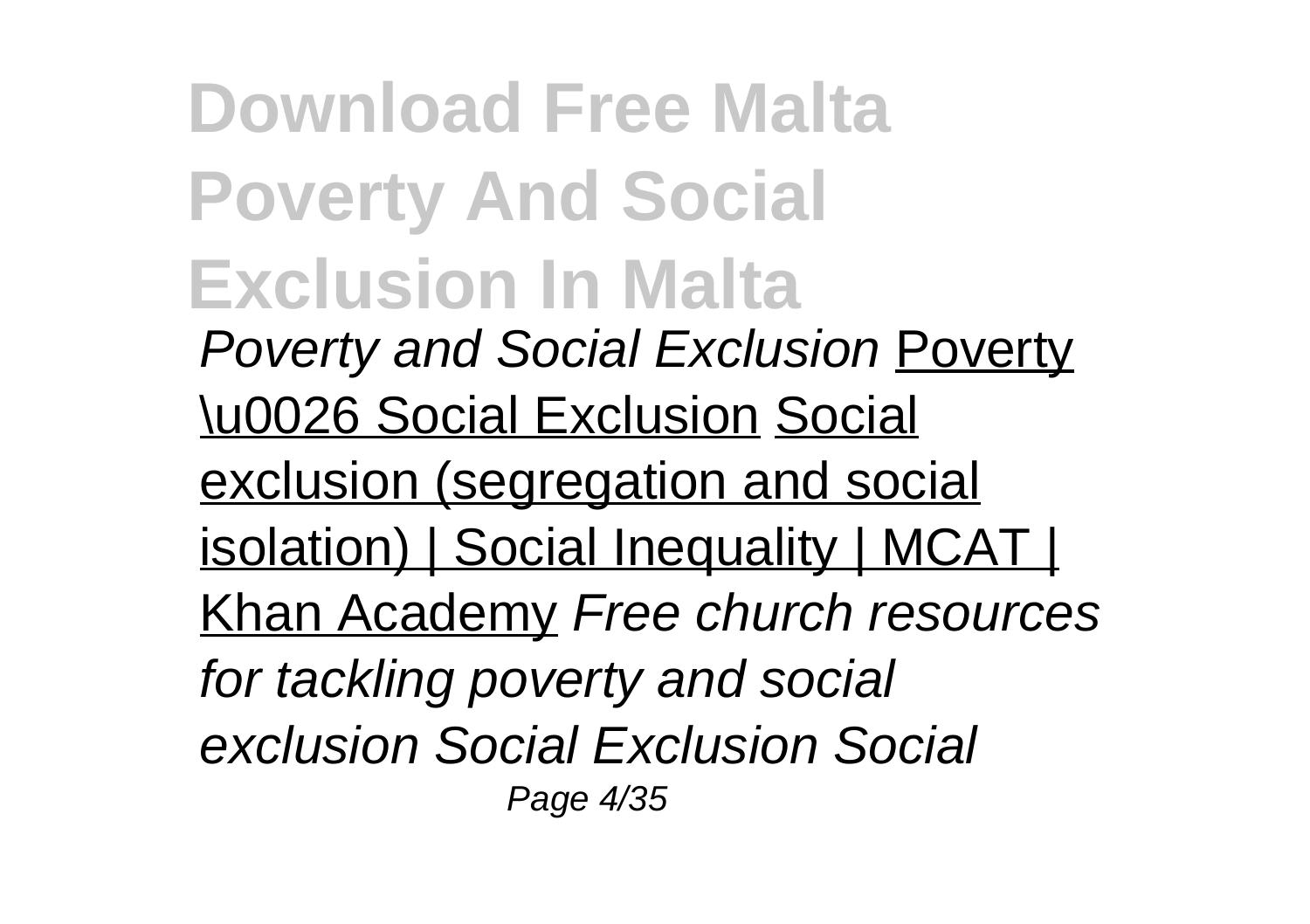**Download Free Malta Poverty And Social** inclusion and why it matters: Vikki Butler at TEDxRiverTawe 2013

Children's Views on Child Poverty and

Social Exclusion

29 March 2017 - Preventing poverty and social exclusionThe debate: Which way is Europe heading? | DW Conflict Zone Webinar on Poverty and Page 5/35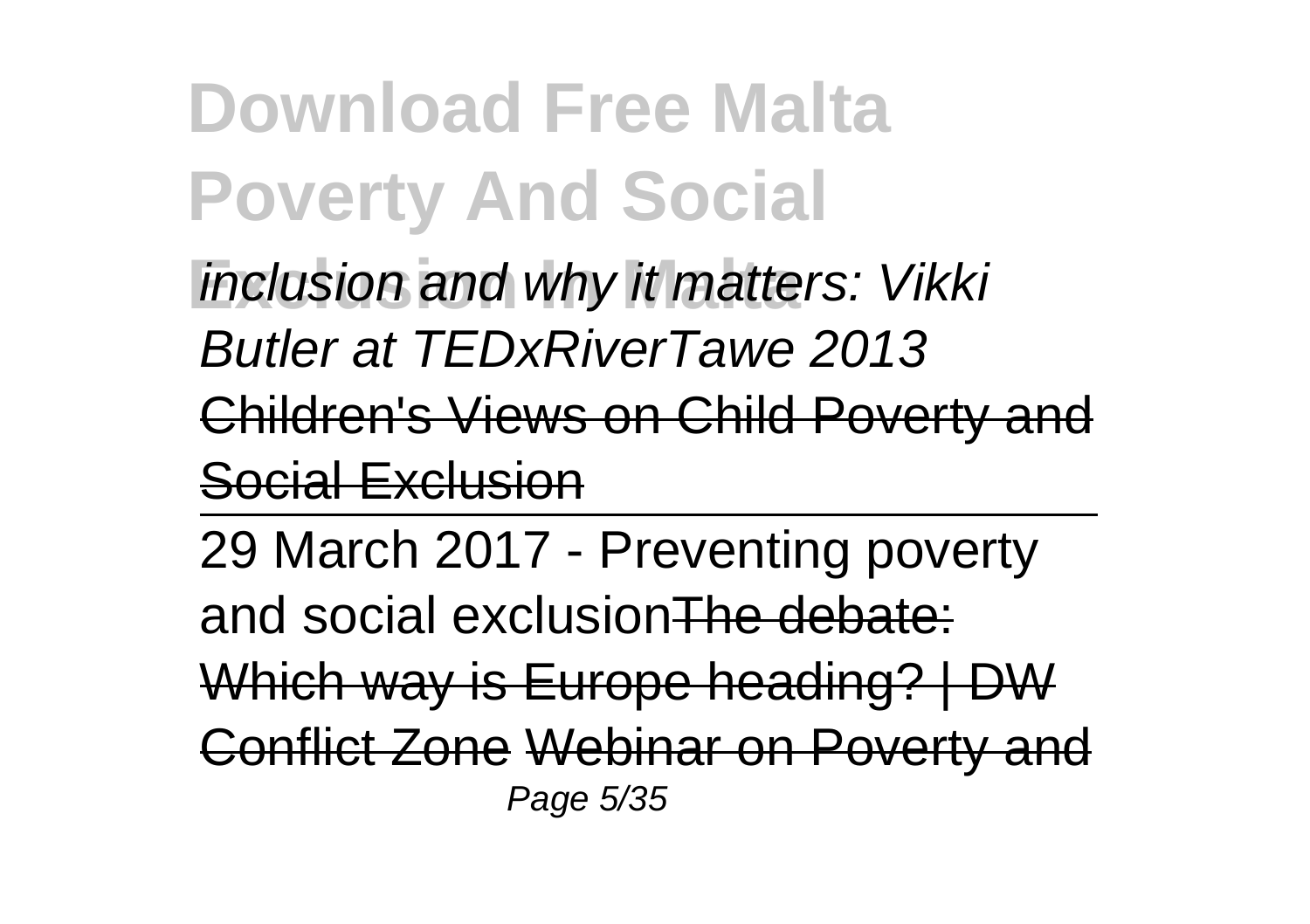**Download Free Malta Poverty And Social Exclusion of persons with** disabilities 1 Local and regional responses to poverty and social exclusion The Presidency debate: Social Inclusion Equality, Diversity \u0026 Inclusion The Psychological Effects of Feeling Excluded The Importance of Social Inclusion **Culture** Page 6/35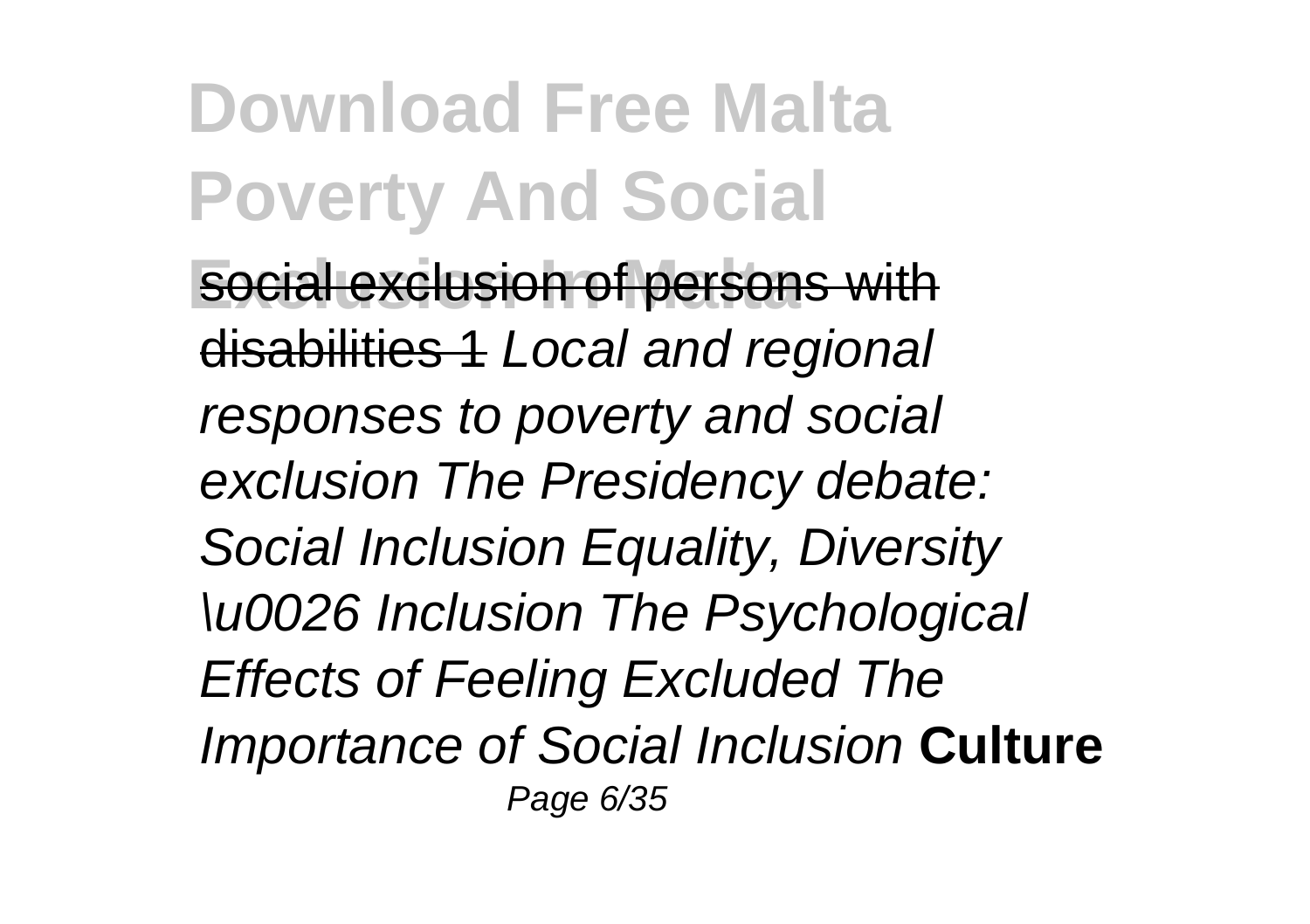**Download Free Malta Poverty And Social of poverty World Poverty: Can We** End Poverty Overnight? - Learn Liberty Social exclusion and Vulnerability Cultural VS Structural Perspectives of Poverty poverty What is Social Inclusion? Poverty as Seen by Social Scientists - Poverty as a Challenge | Class 9 Economics Page 7/35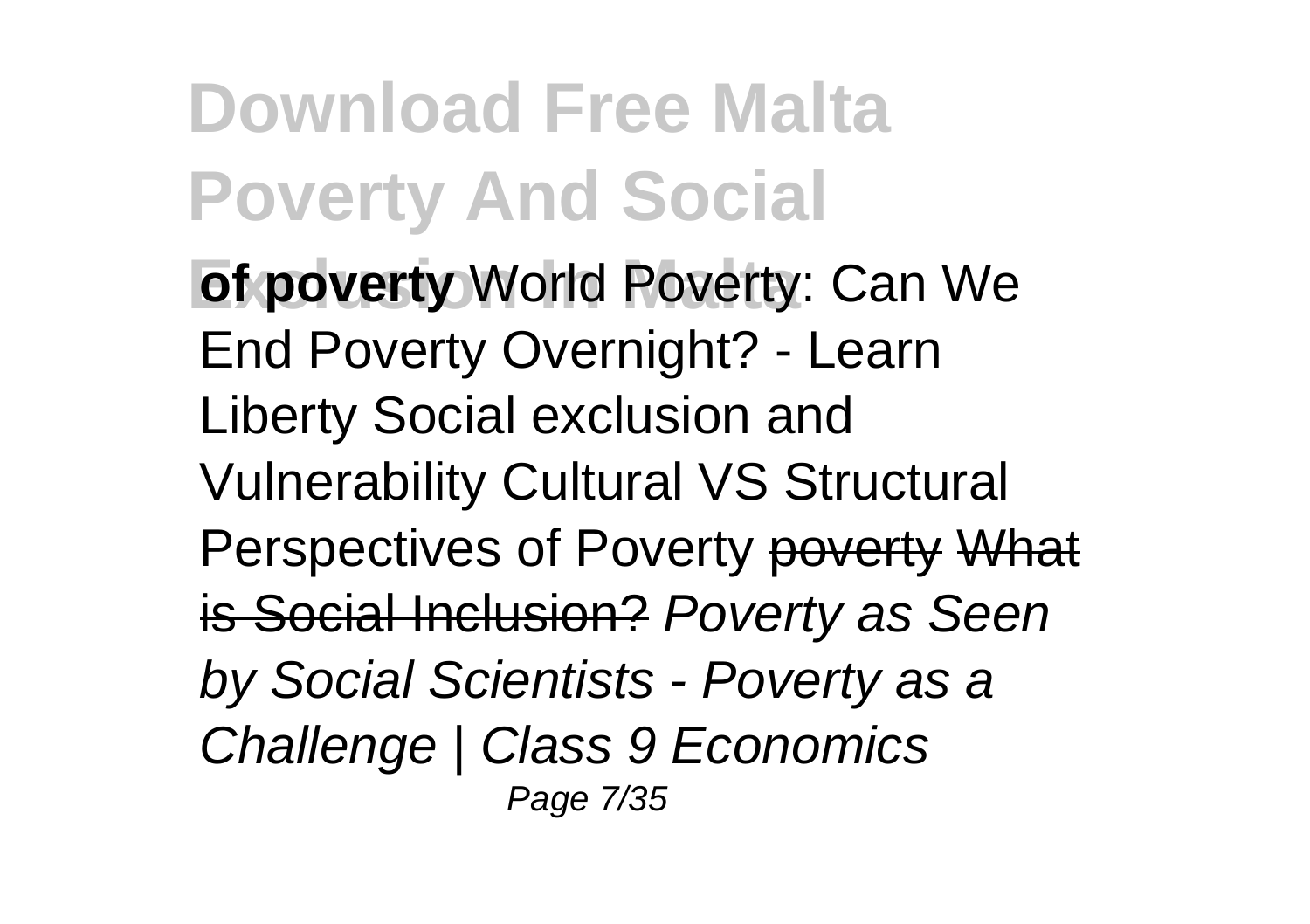**Download Free Malta Poverty And Social**

**COVID-19 Conference, Session 2:** Impact of COVID-19 in the health sector Poverty and Social Exclusion  $\mathbf \mu$ 

Susanne Soederberg on Urban Displacements Governing Surplus and Survival in Global Capitalism | SOAS **Karyn McCluskey: How Glasgow** Page 8/35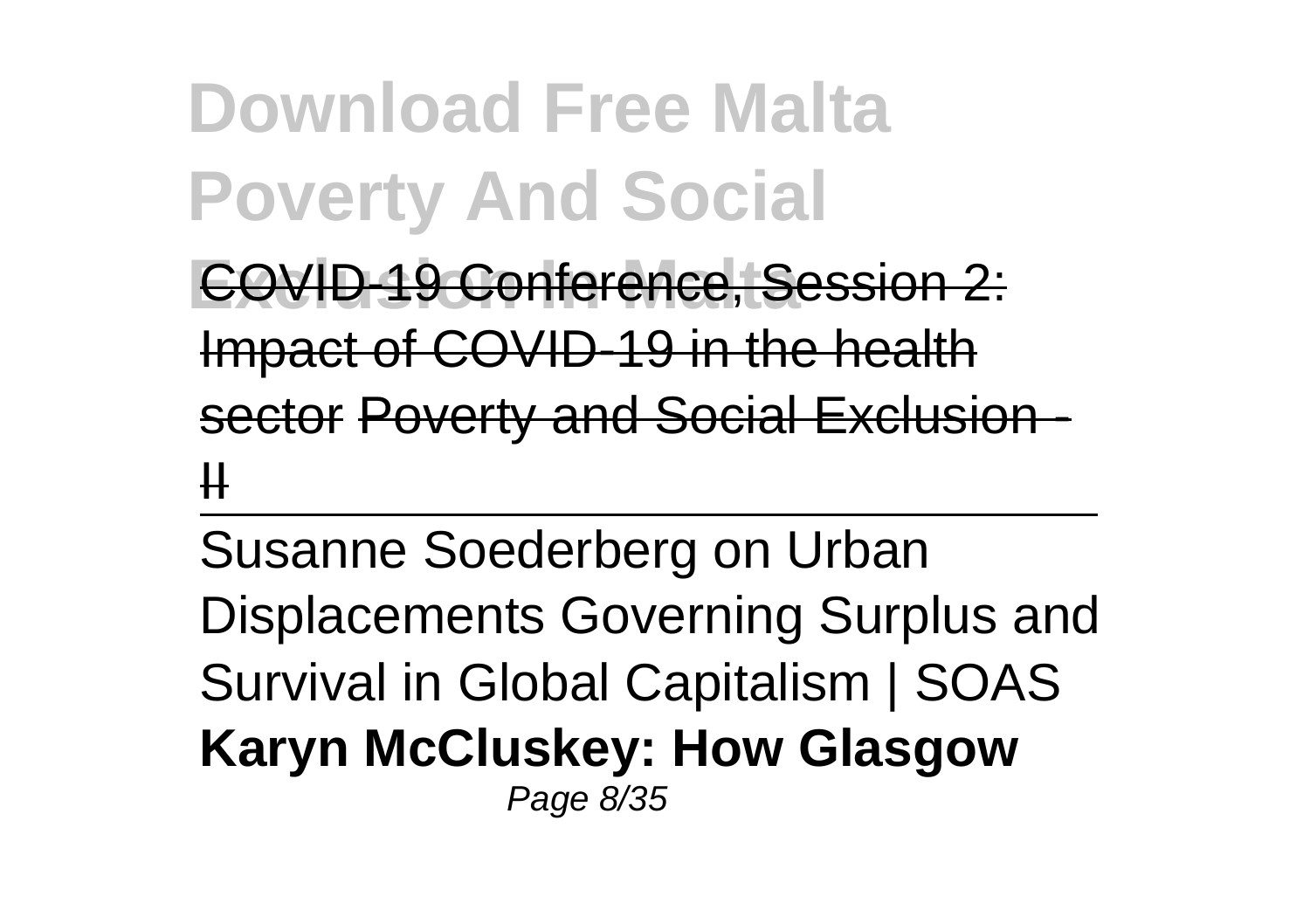**Download Free Malta Poverty And Social Exclusion In Malta Reduced Gang Violence Using Science** Distinguished lecture by José Ramos-Horta AC: Our shared humanity: FULL SPEECH Regional Organisations Of IR | Political Science | Unacademy Live NTA UGC NET | Supreet Dhamija **Tackling the Root Causes of Health Disparities -** Page 9/35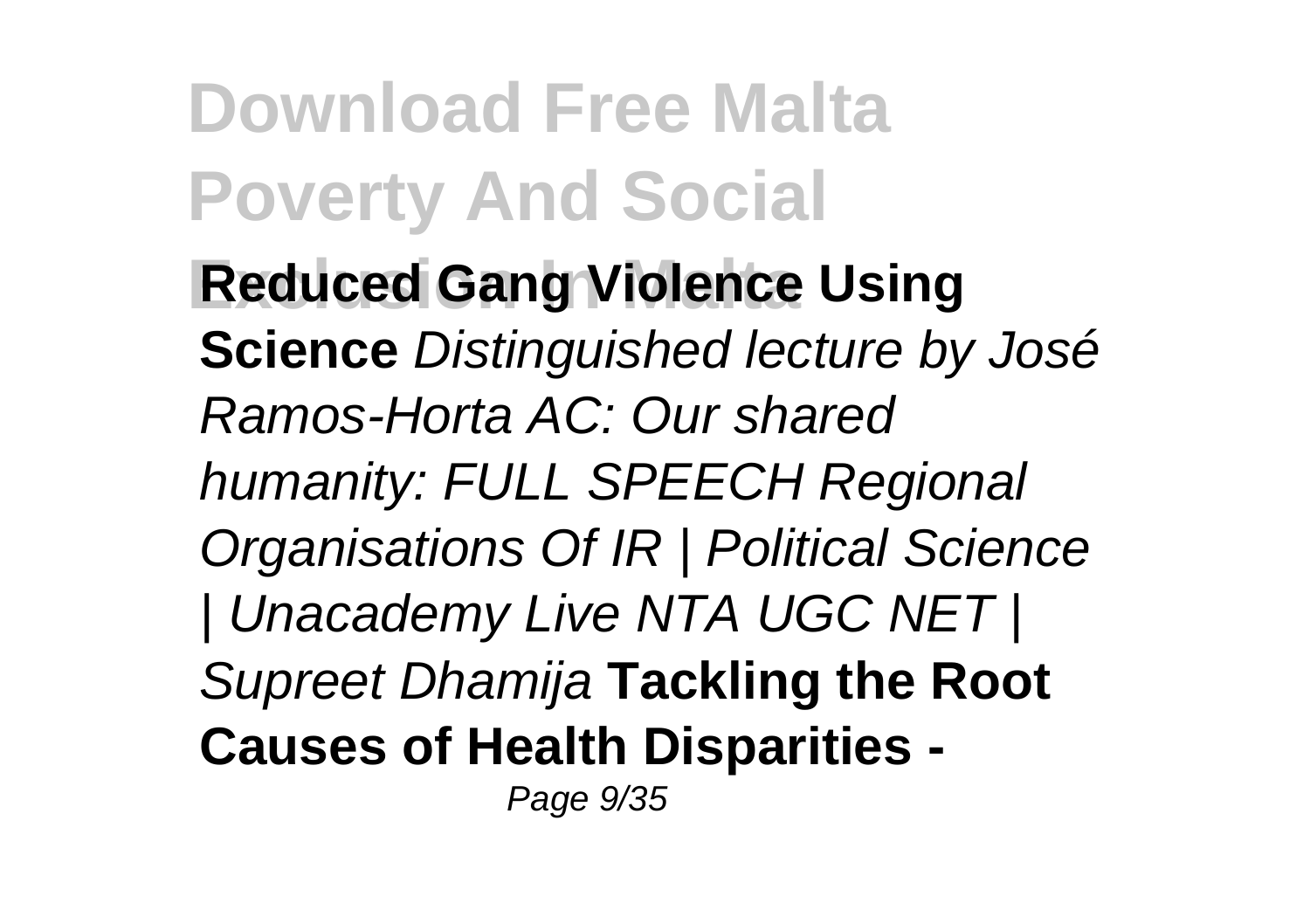**Download Free Malta Poverty And Social EeNoir - NMA Pediatric Lecture** Malta Poverty And Social Exclusion Our Mission Statement To combat social exclusion and poverty through employment, capacity building, social integration and social mobility.

LEAP: Anti-Poverty and Social Page 10/35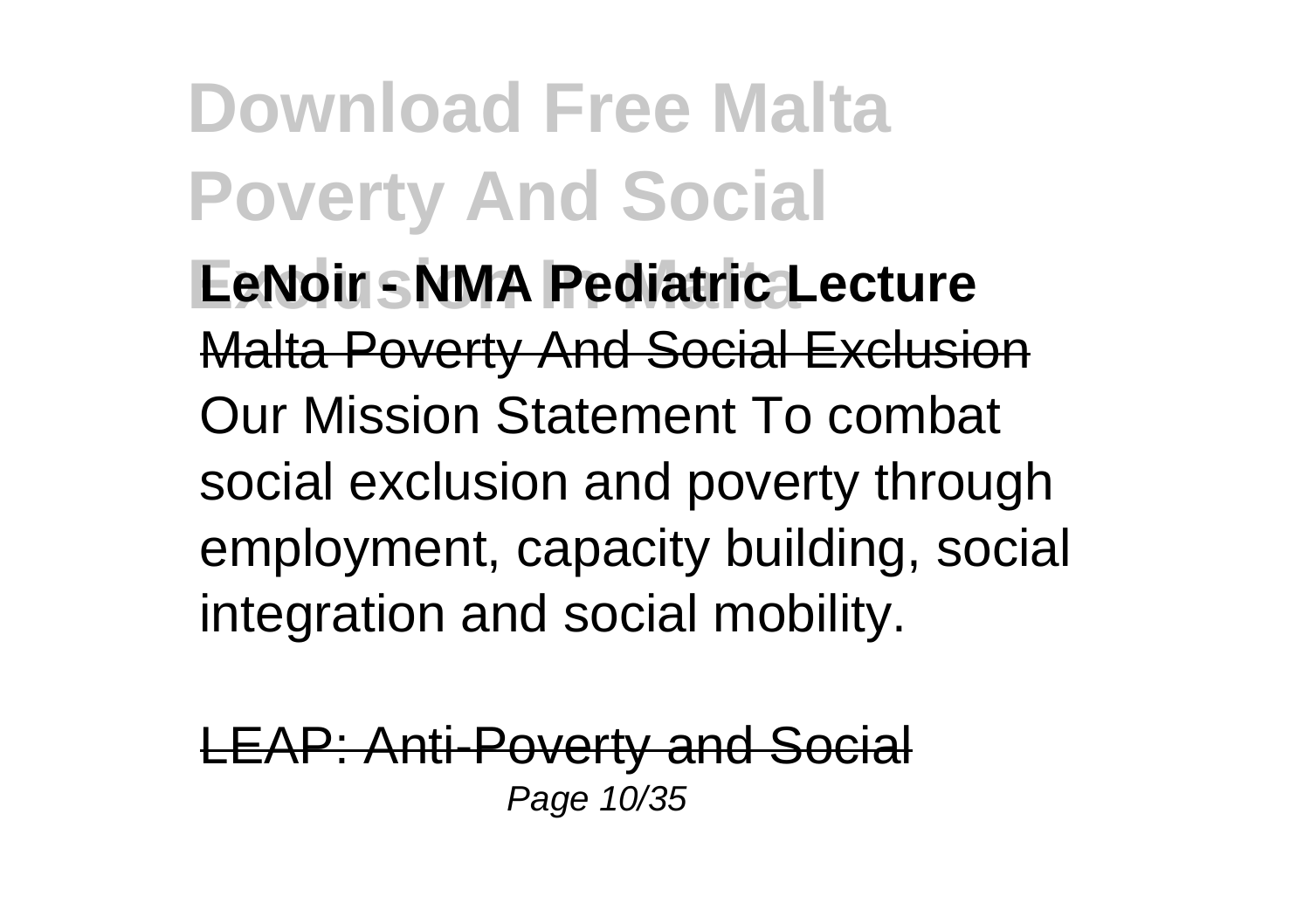**Download Free Malta Poverty And Social Exclusion on In Malta** Combining the ARP rate with the social exclusion rate yields what is known as the AROPE (the at risk of poverty or social exclusion) rate, which in 2017 measured 19.2 per cent. This is a...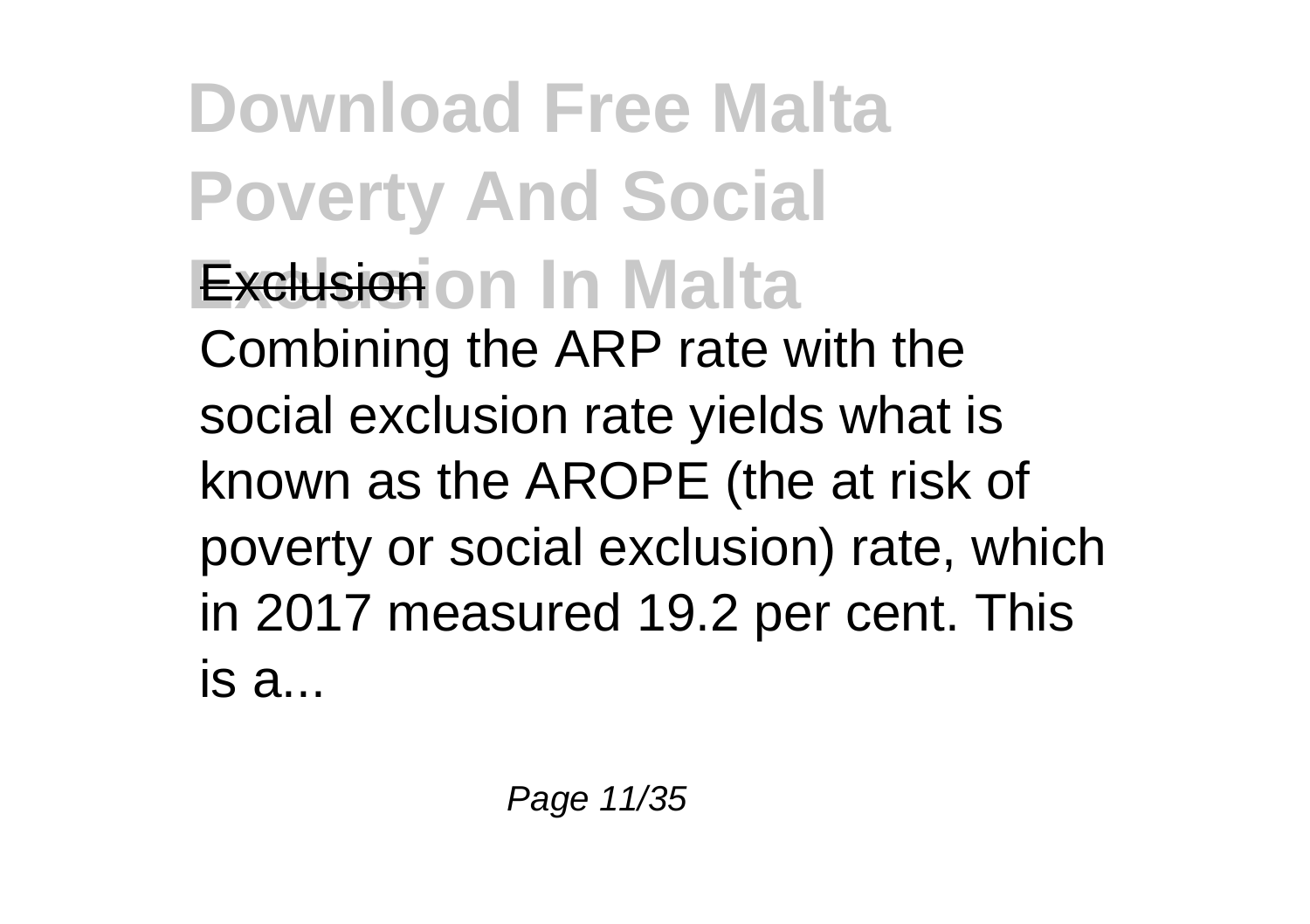**Download Free Malta Poverty And Social Poverty and social exclusion - Mark** Musù - Times of Malta The at-risk-of-poverty or social exclusion rates (AROPE) for households without dependent children and with dependent children were both calculated at 19.7% and 20.4%. When compared to EU-SILC Page 12/35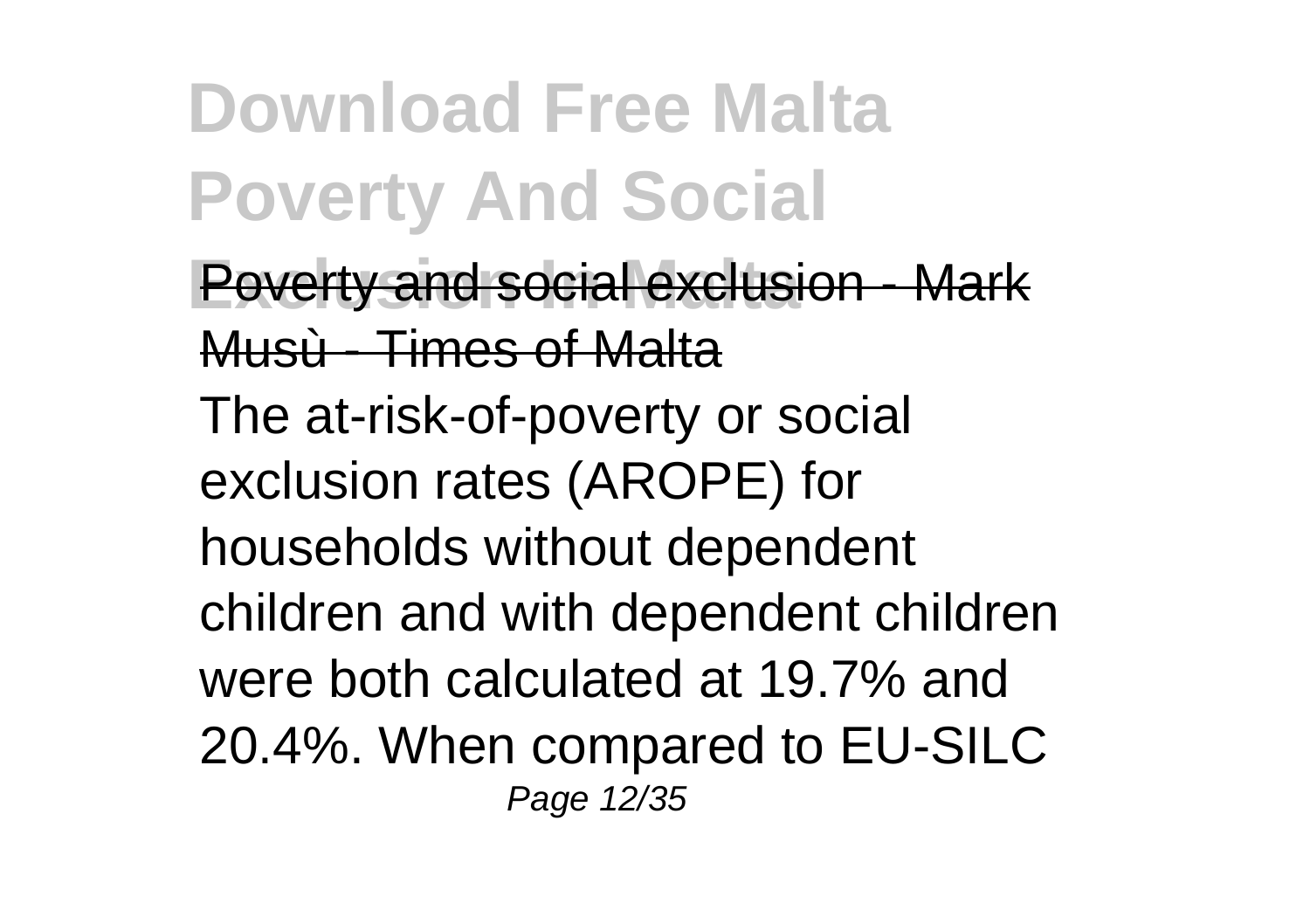**Download Free Malta Poverty And Social Exclusion In Malta** 2018 the former registered an increase of 0.7% and the latter by 1.4%.

17.1% of population living in ... - The Malta Independent Malta Poverty and Social Exclusion in Malta joseph M. Sammut Kopin at the end of the outgoing millennium, Page 13/35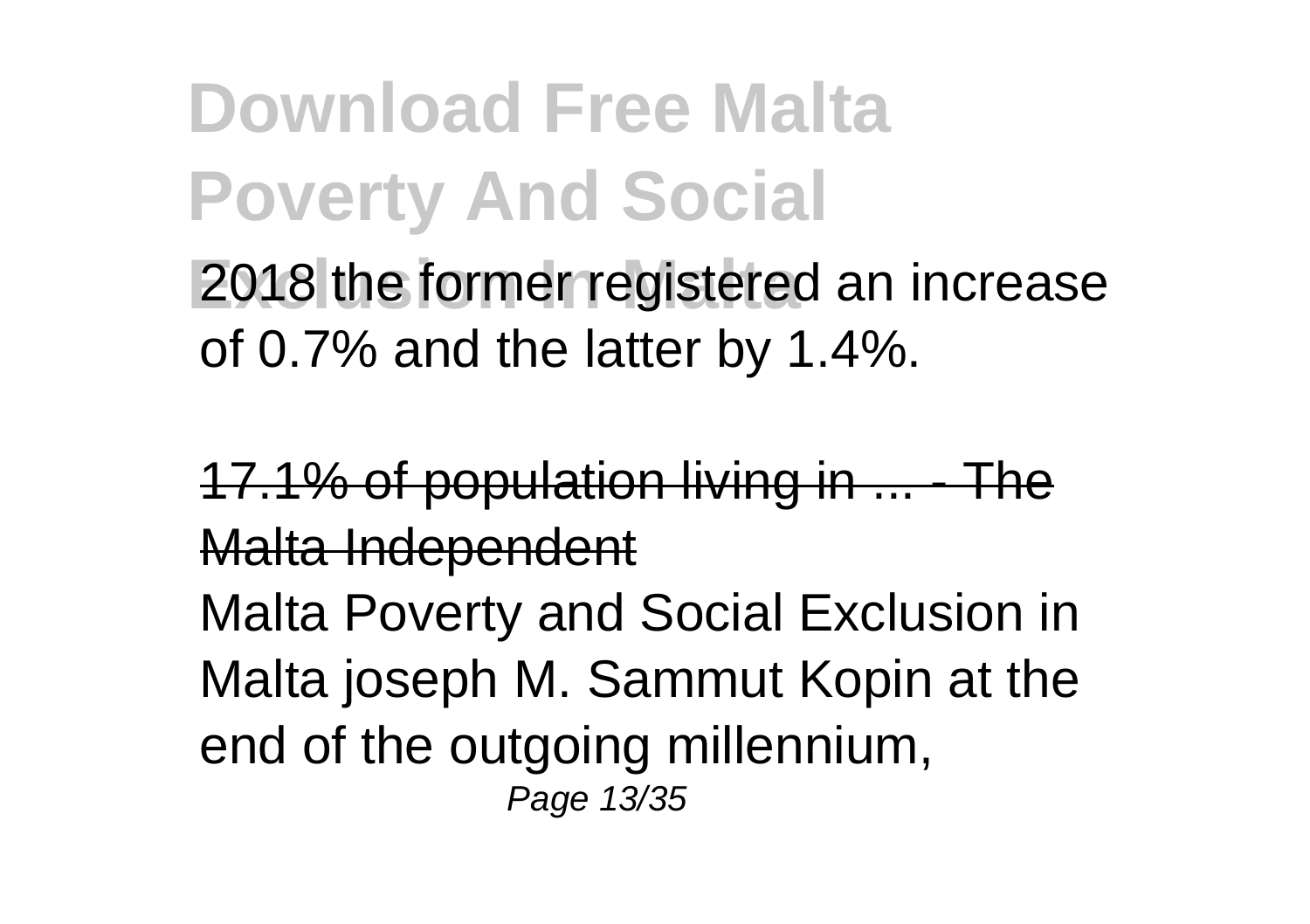**Download Free Malta Poverty And Social** maltese society was portrayed as an 'affluent society' (galbraith 1999), with every individual enjoying the modern consumer lifestyle. national statis-tics and the media claim that extreme poverty has been eradicated in malta and that  $\overline{\phantom{a}}$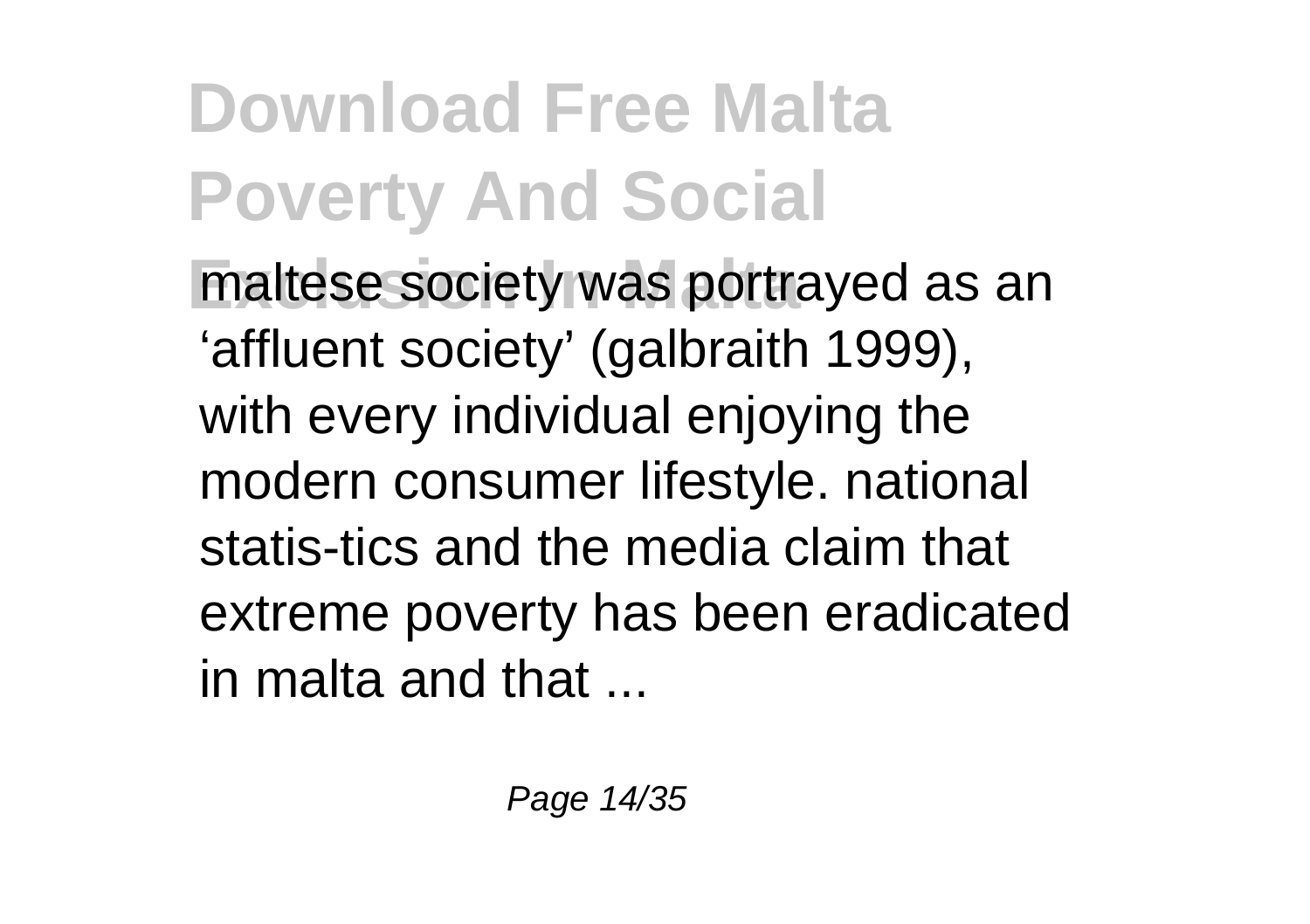**Download Free Malta Poverty And Social**

**Malta Poverty and Social Exclusion in** Malta

This strategic policy reflects Malta's ongoing commitment to reduce poverty and social exclusion by promoting the well-being and improving the quality of life for all. Poverty is multifaceted and is Page 15/35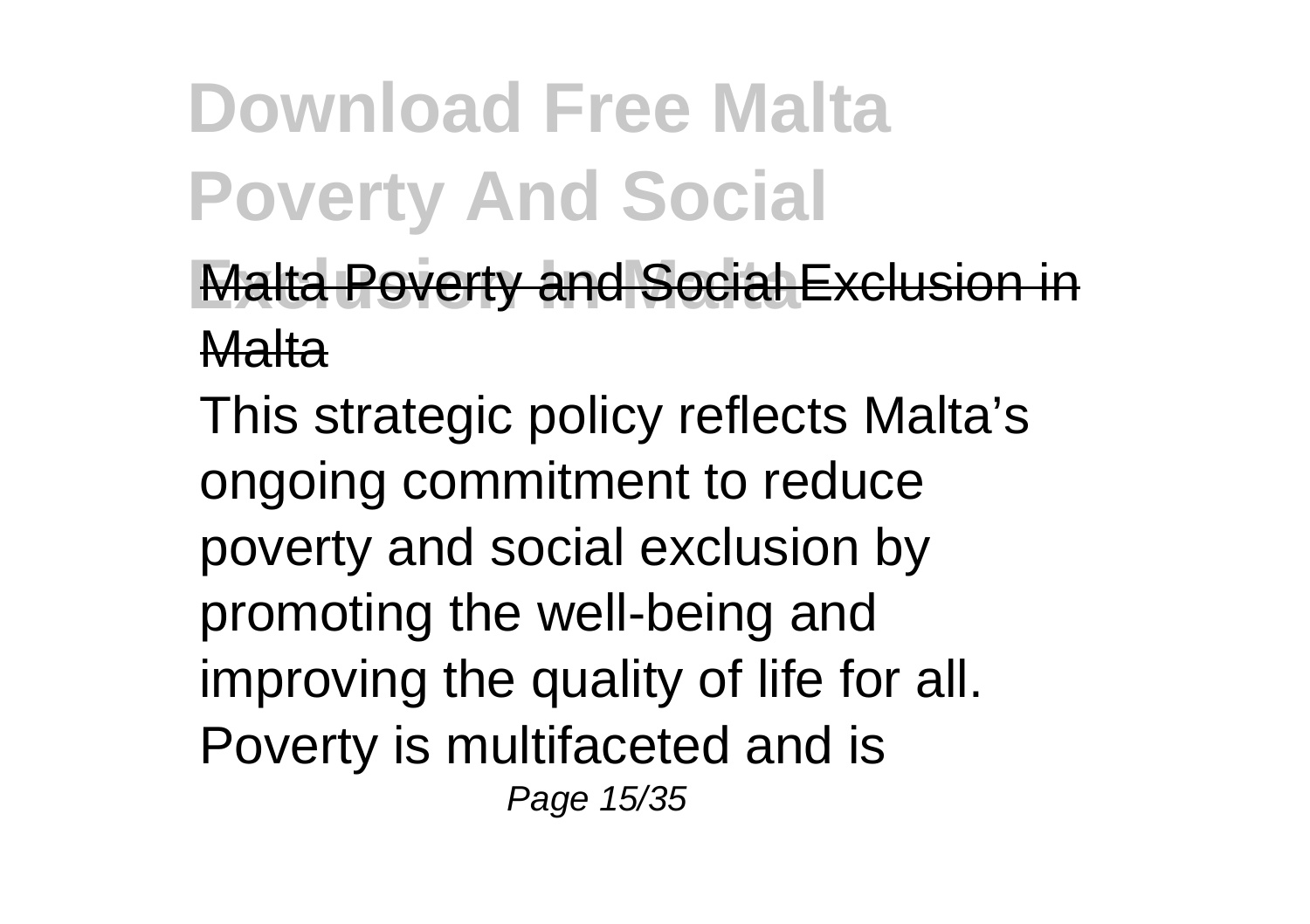**Download Free Malta Poverty And Social Increasingly becoming more complex** in view of evolving trends and realities.

## NATIONAL STRATEGIC POLICY FOR POVERTY REDUCTION & FOR

...

Poverty and Social Exclusion in Malta. joseph M. Sammut Kopin. at the end Page 16/35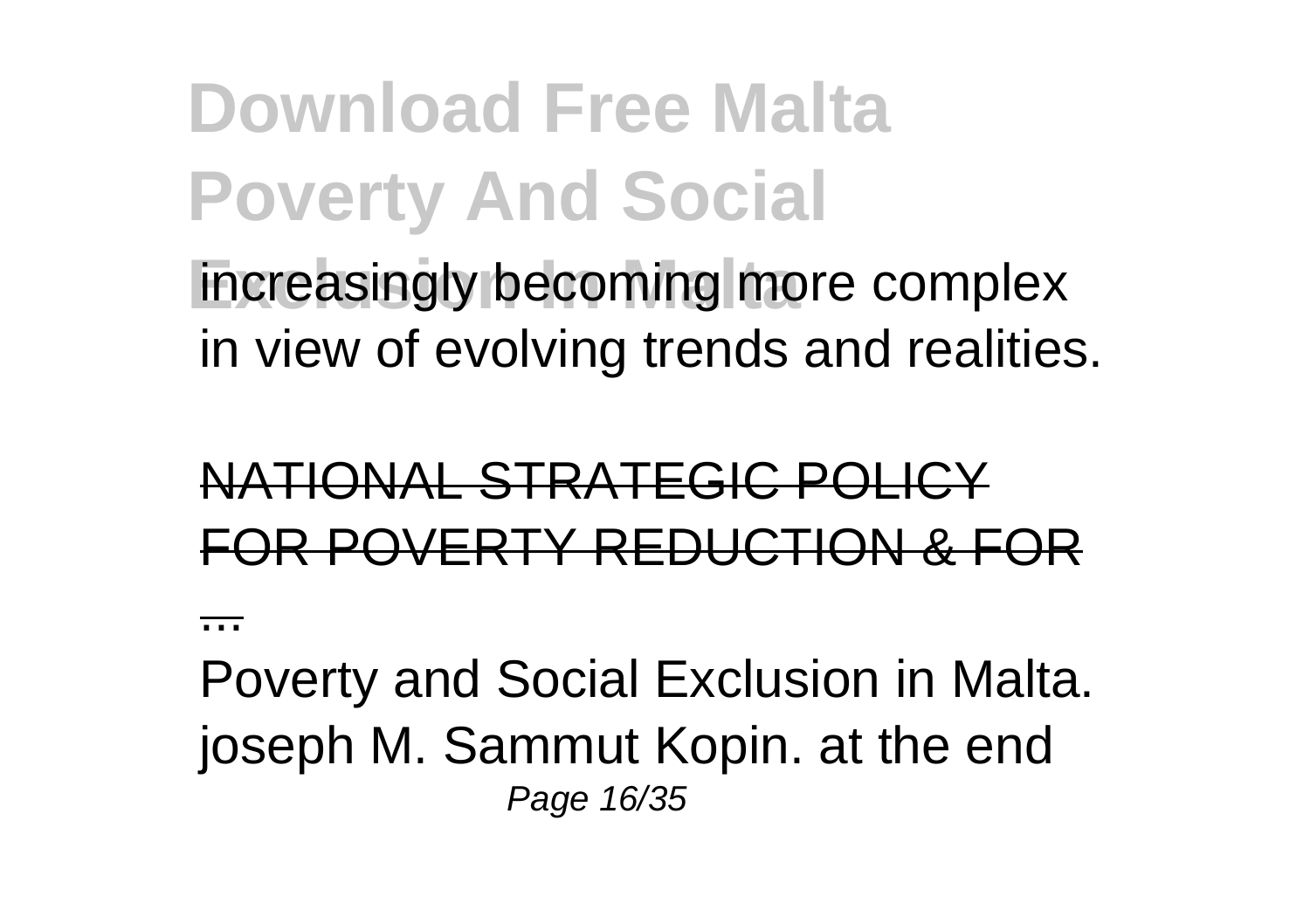## **Download Free Malta Poverty And Social**

of the outgoing millennium, maltese society was portrayed as an 'affluent society' (galbraith 1999), with every individual enjoying the modern consumer lifestyle. national statis- tics and the media claim that extreme poverty has been eradicated in malta and that poverty exists only as a Page 17/35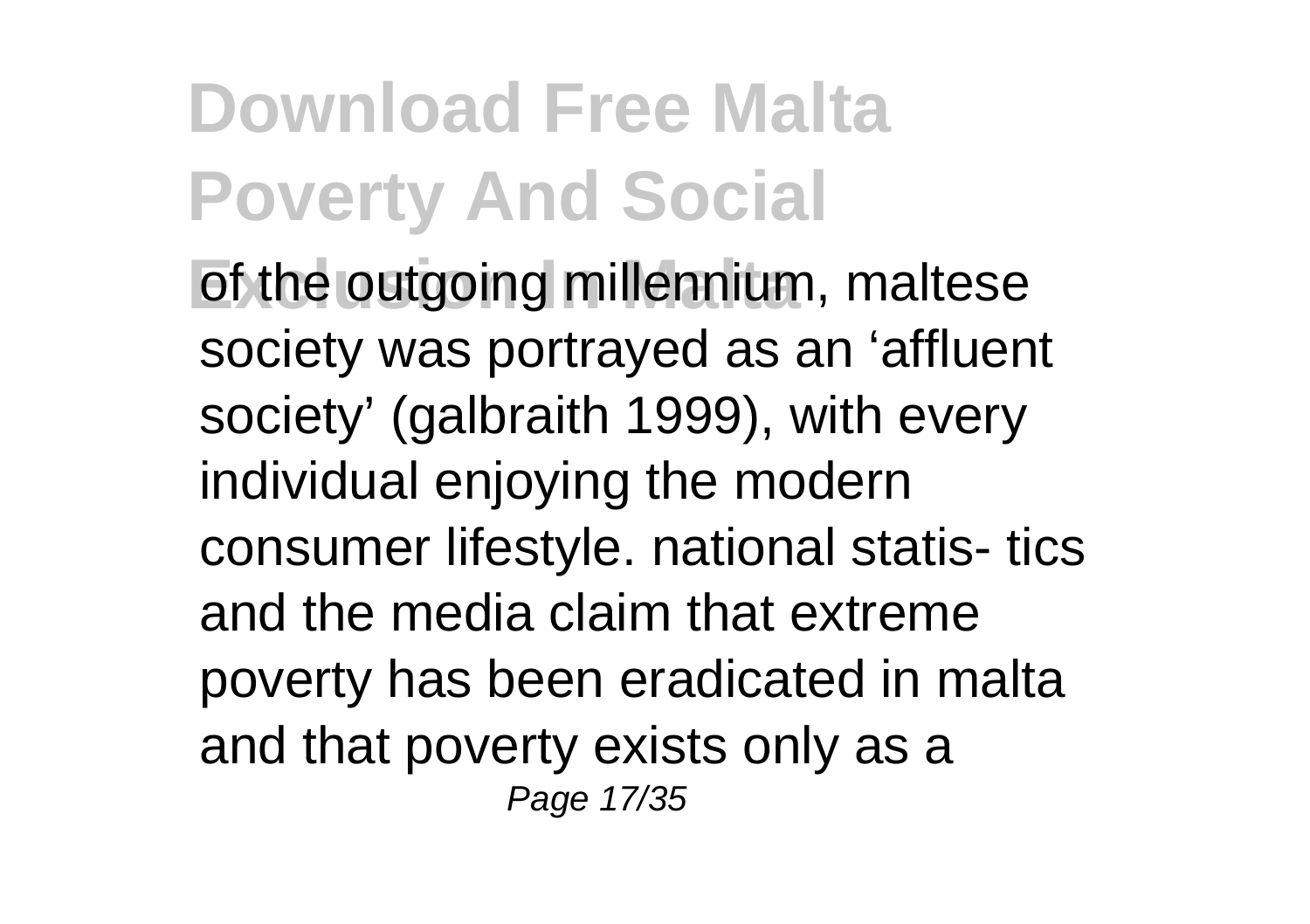**Download Free Malta Poverty And Social Felative measure. Malta** 

Malta Poverty And Social Exclusion In Malta

In view of this, Kurt Muscat, Senior Executive Advisory Services at EMCS states, " When considering the result in poverty took place in a year (2019) Page 18/35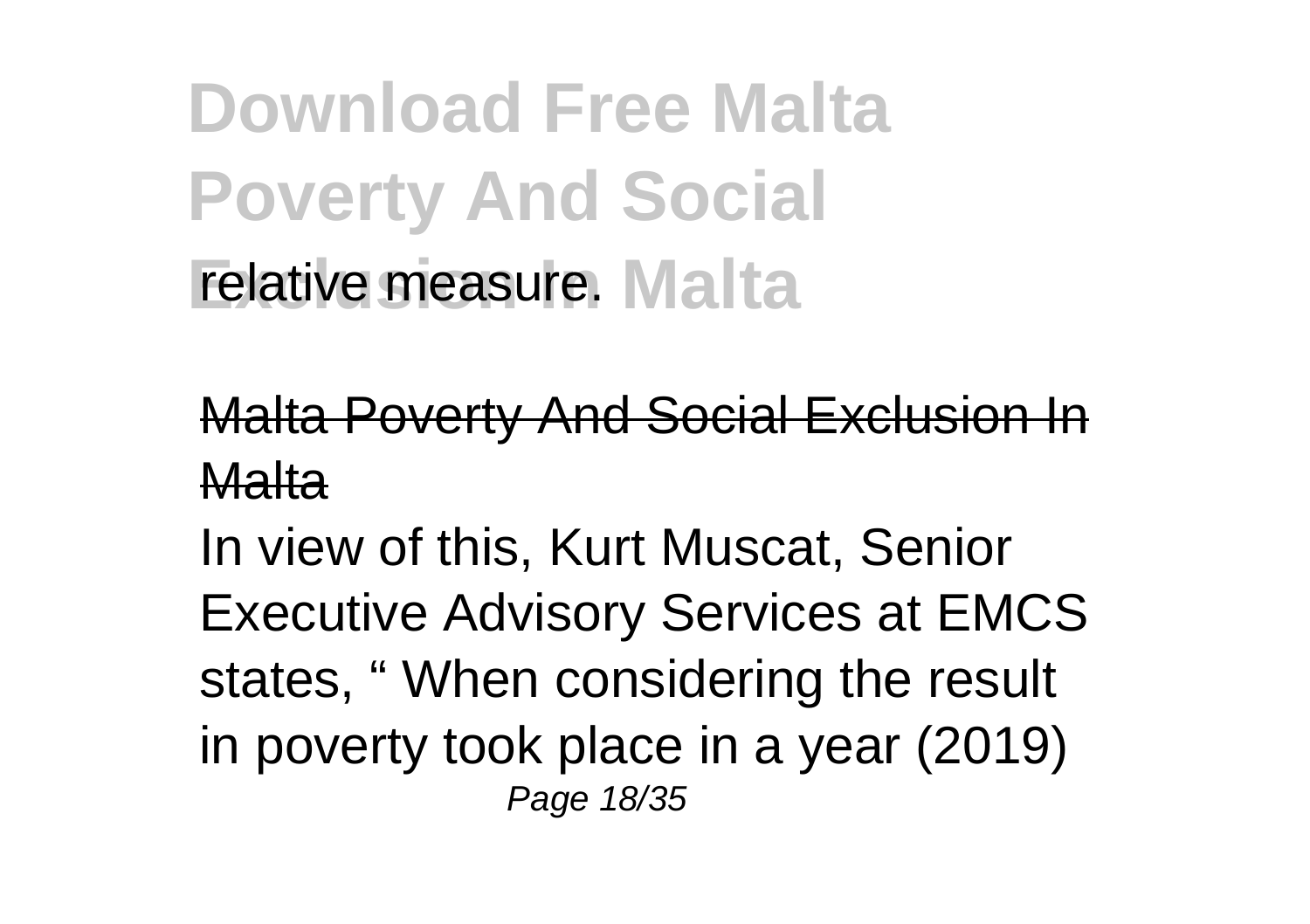**Download Free Malta Poverty And Social Example 1** where the Maltese economy grew by 6.8%, this seems to indicate that while increases in the average income are being registered, such increases are not taking place across the board, leading to a widening divide between social classes.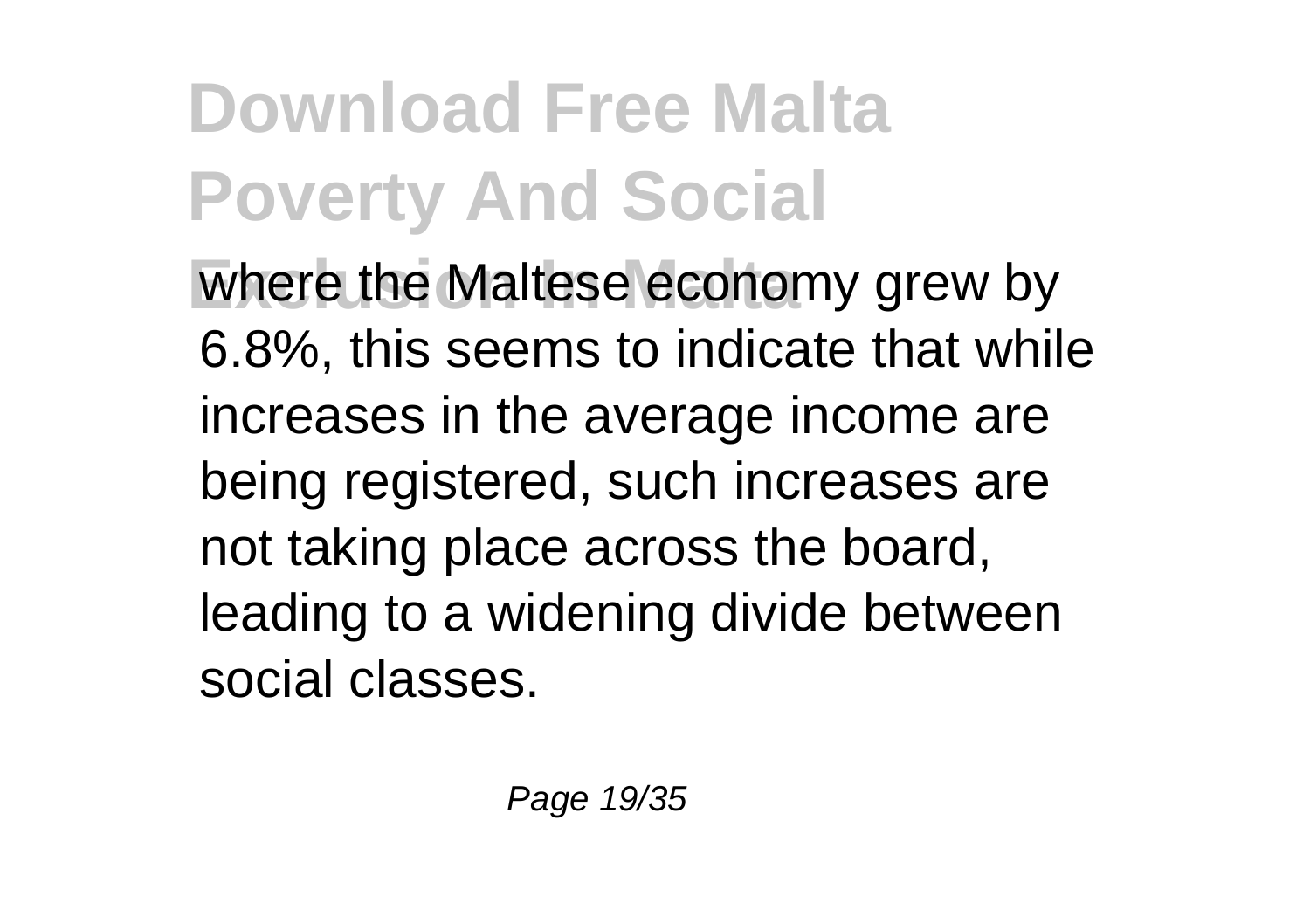**Download Free Malta Poverty And Social**

**People living in poverty in Malta is on** the rise - **EMCS** 

The phenomena of hunger and poverty in Malta, as well as severe material deprivation, results from several factors. These include low income, social exclusion and low work intensity. Nearly half of the Maltese Page 20/35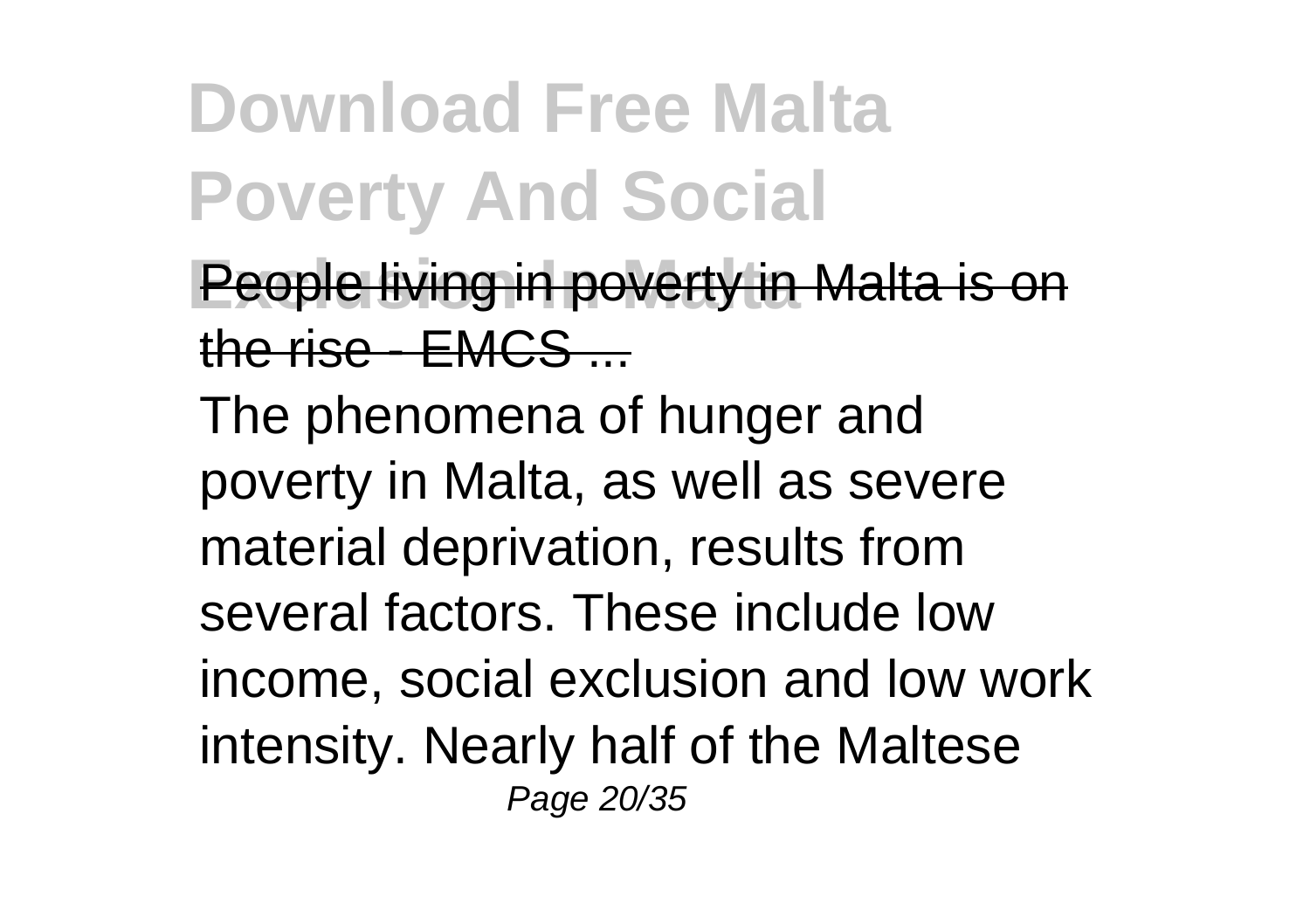**Download Free Malta Poverty And Social Population has indicated an inability to** afford even one week of vacation during the year.

Hunger and Poverty in Malta - The **Borgen Project** Malta; Europe 2020 targets: statistics and indicators for Malta; ... Poverty Page 21/35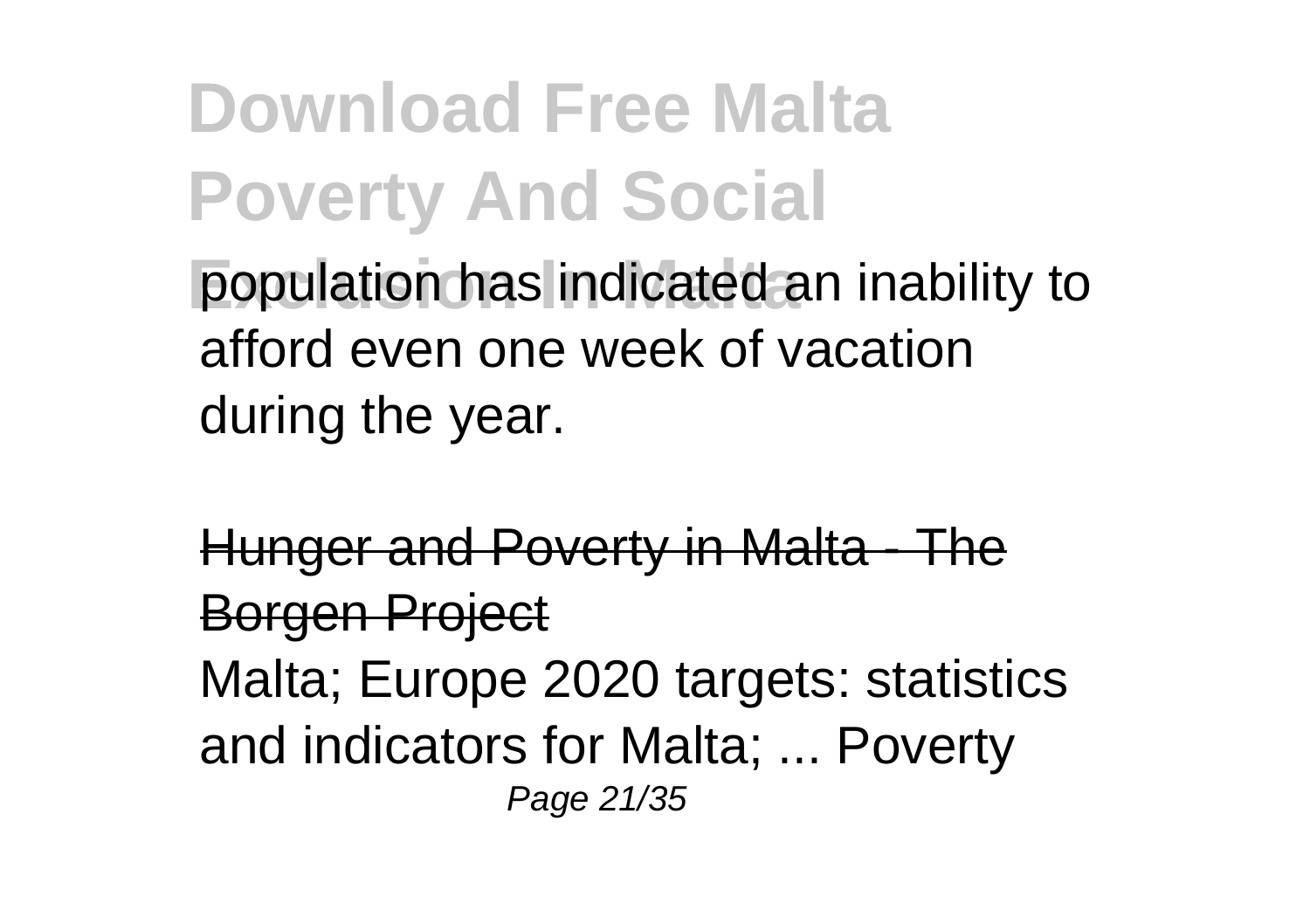**Download Free Malta Poverty And Social** and social exclusion (% of total population) EU target: 20 million less people at risk of poverty or exclusion National target: 6.5 thousands less people at risk of poverty or exclusion. Was this page useful?

Europe 2020 targets: statistics and Page 22/35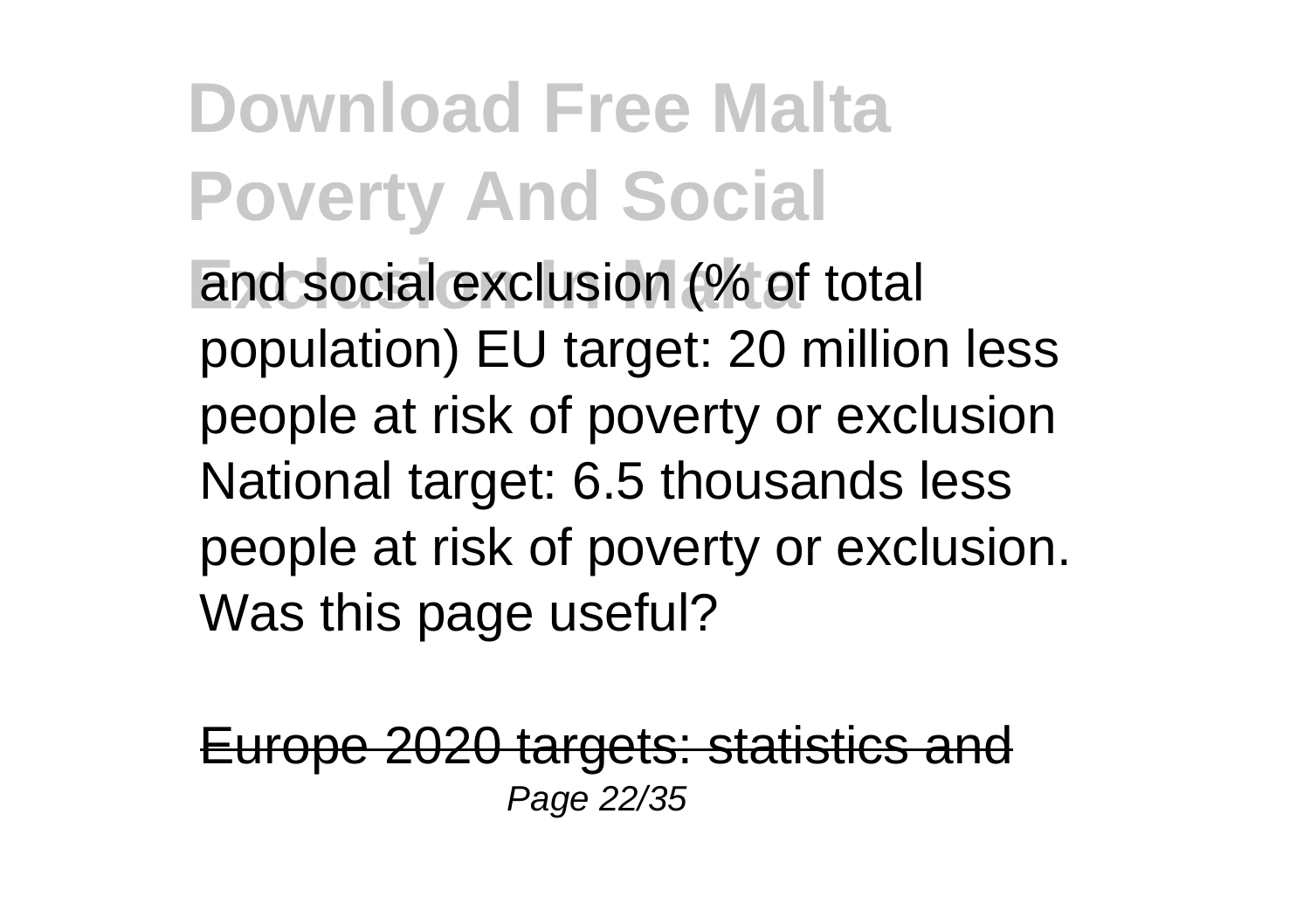**Download Free Malta Poverty And Social Exdicators for Malta ....** It a Definitions of poverty provides an overview of different approaches to poverty. The consensual approach originated in the UK in the 1983 Breadline Britain study and has been developed through the Poverty and Social Exclusion studies (see PSE Page 23/35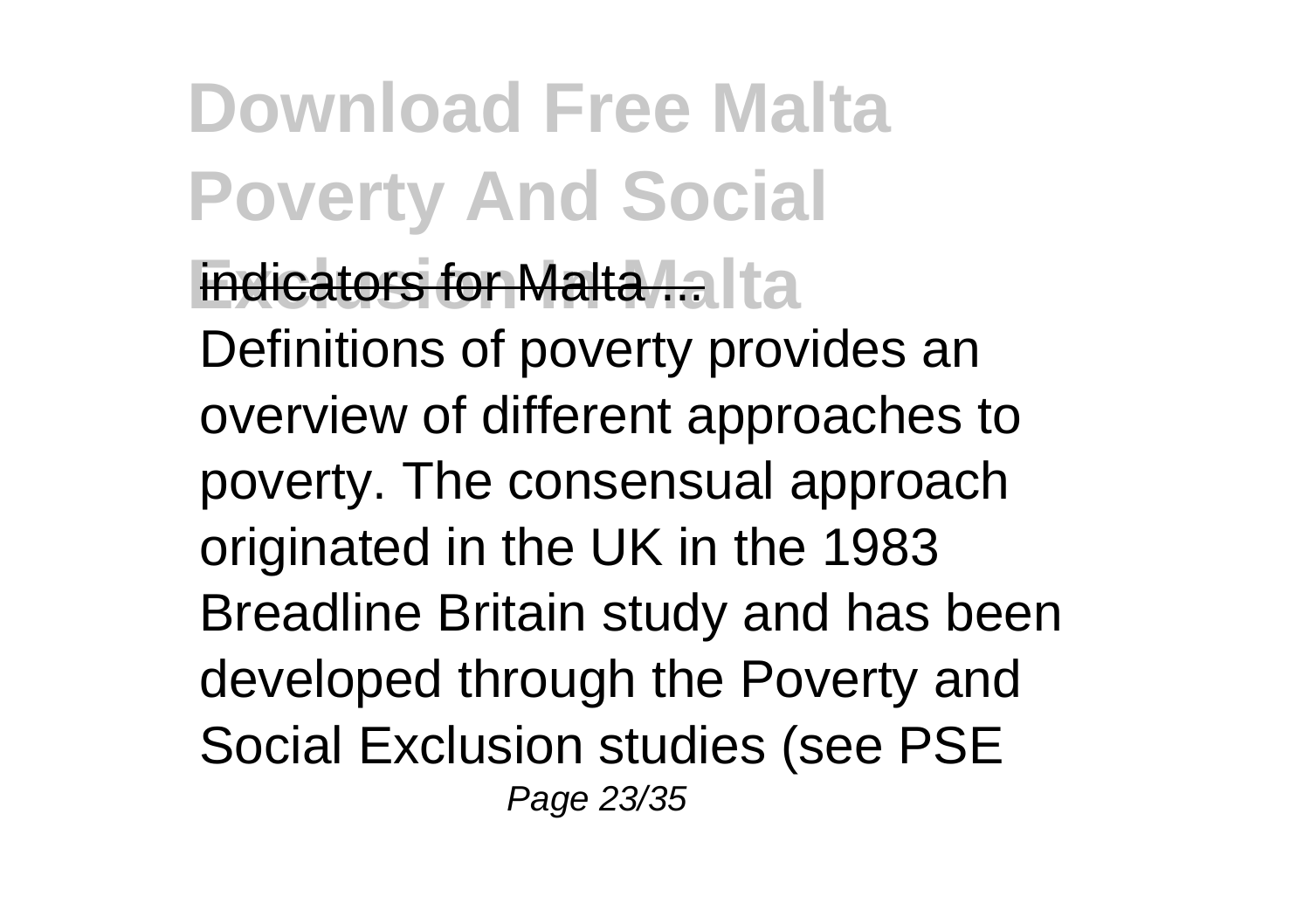**Download Free Malta Poverty And Social EX)**. It is now being applied in countries across the World.

Home | Poverty and Social Exclusion expenses. At 20.1 per cent, the at-riskof-poverty or social exclusion rate (AROPE) increased by 1.1 percentage points when compared to 2018. See Page 24/35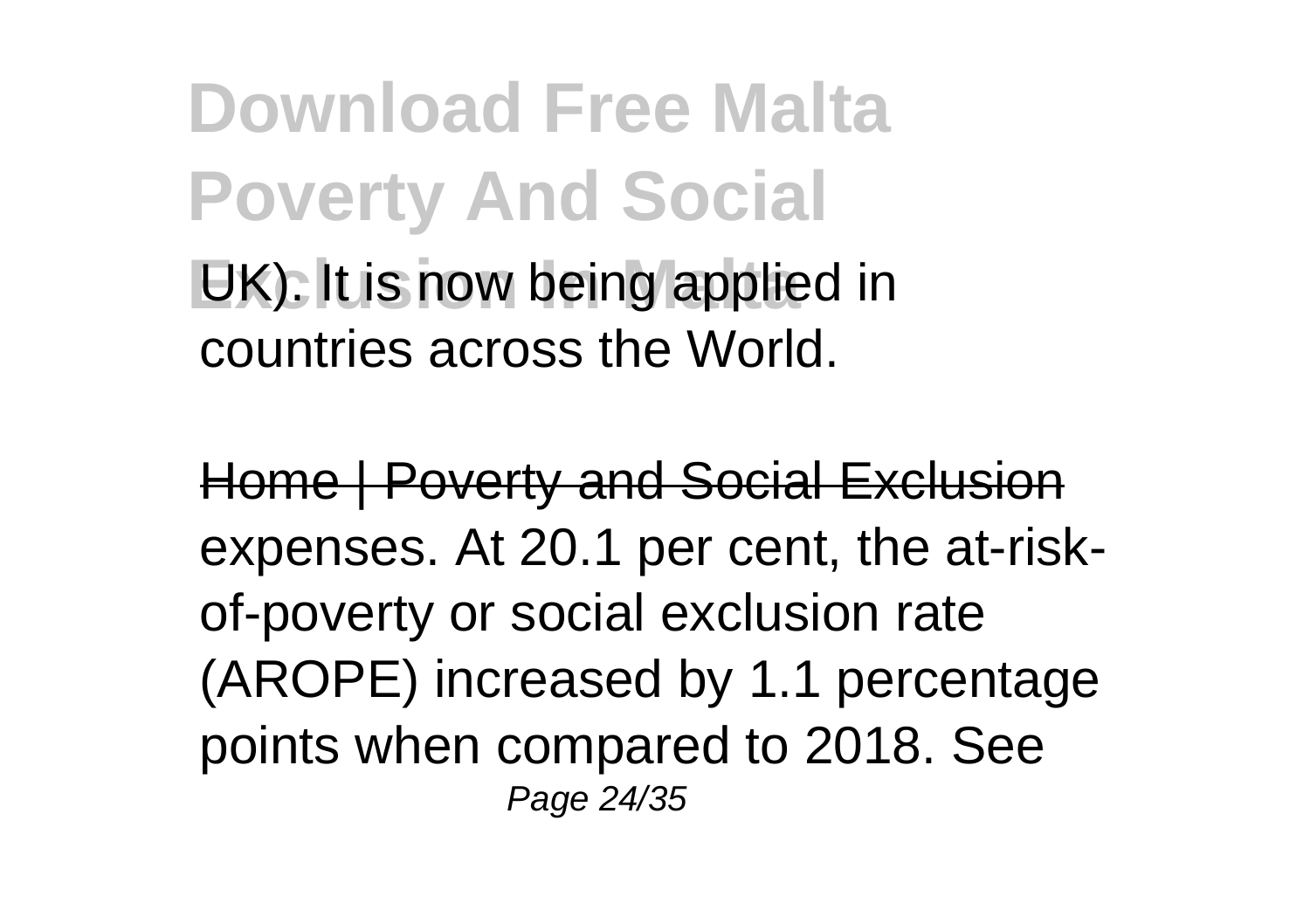**Download Free Malta Poverty And Social Example 3** more details by clicking the pdf link below. The FU.

EU survey finds 82,758 at risk of poverty in Malta Poverty and social exclusion can manifest themselves in various forms. Obviously, household income has a Page 25/35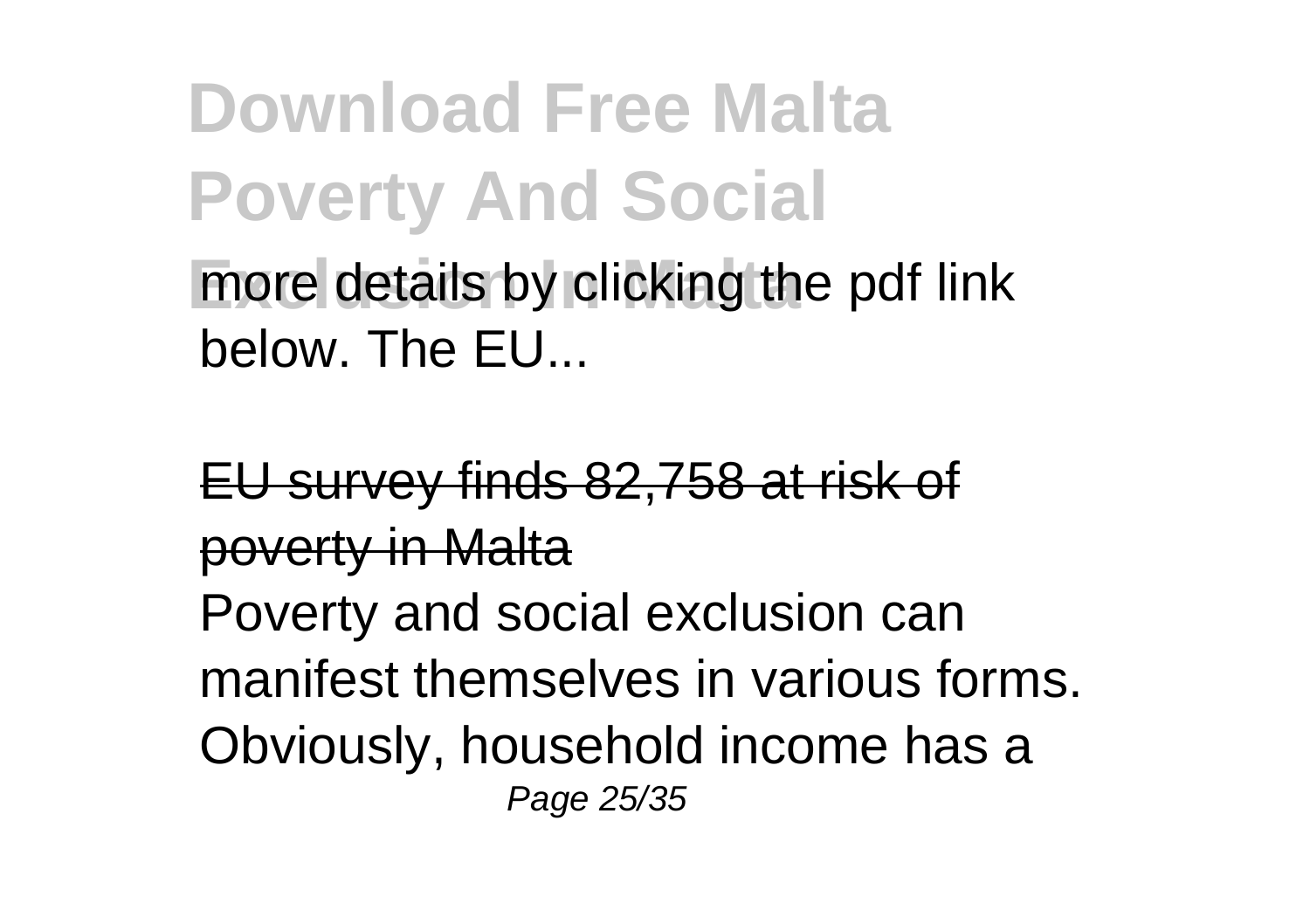**Download Free Malta Poverty And Social Example 1 Example 2 Example 1 Example 1 c** However, other aspects may prevent full participation in society. The latter may include monetary poverty, material deprivation, and very low work intensity, which form the three components of the EU-SILC indicators.

Page 26/35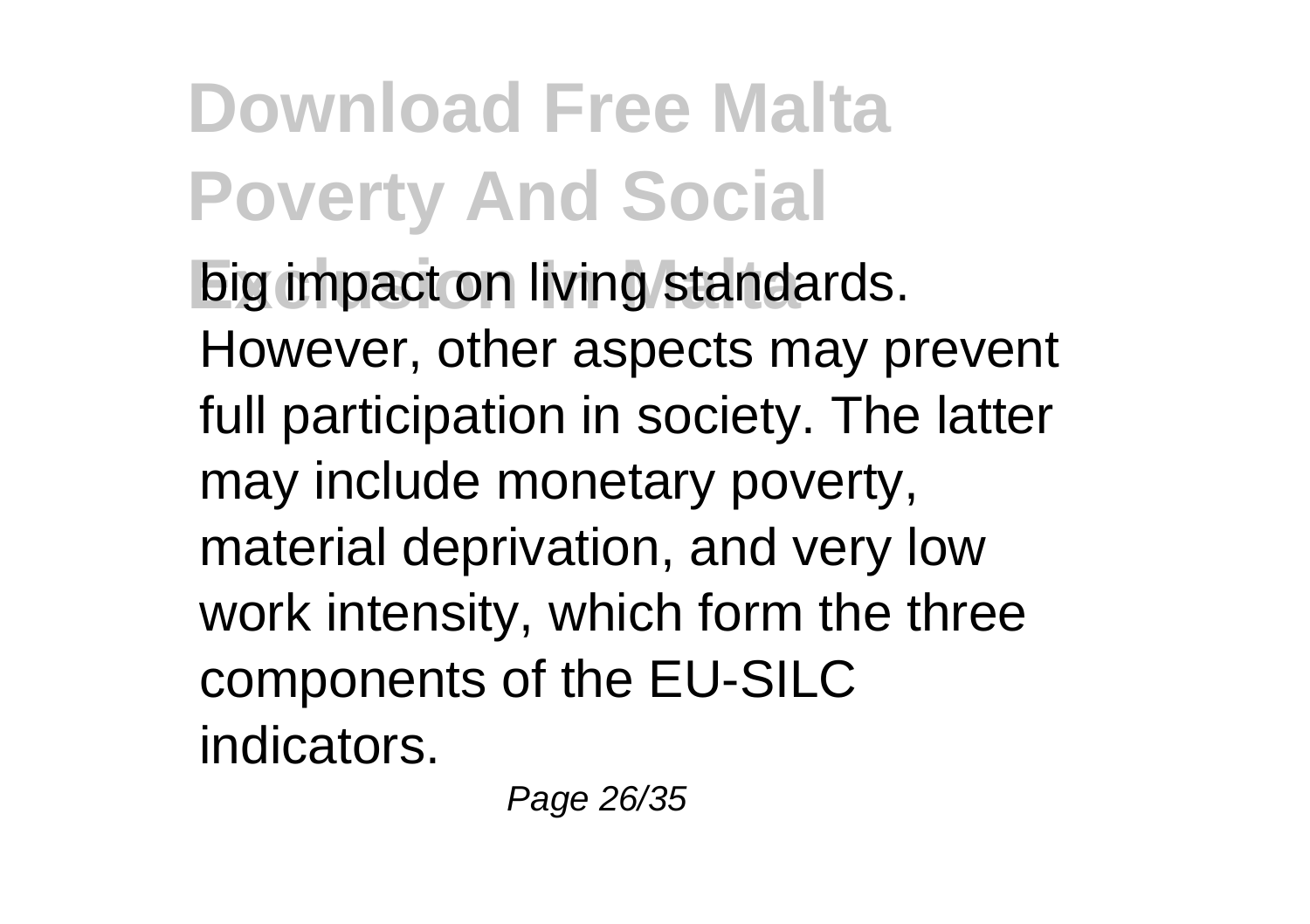**Download Free Malta Poverty And Social Exclusion In Malta** Poverty and social exclusion statistics explained | Mark Musú Malta registered a 4 per cent decrease in the number of people at risk of poverty or social exclusion in 2016, when compared to the year 2013, according to Eurostat figures. The Page 27/35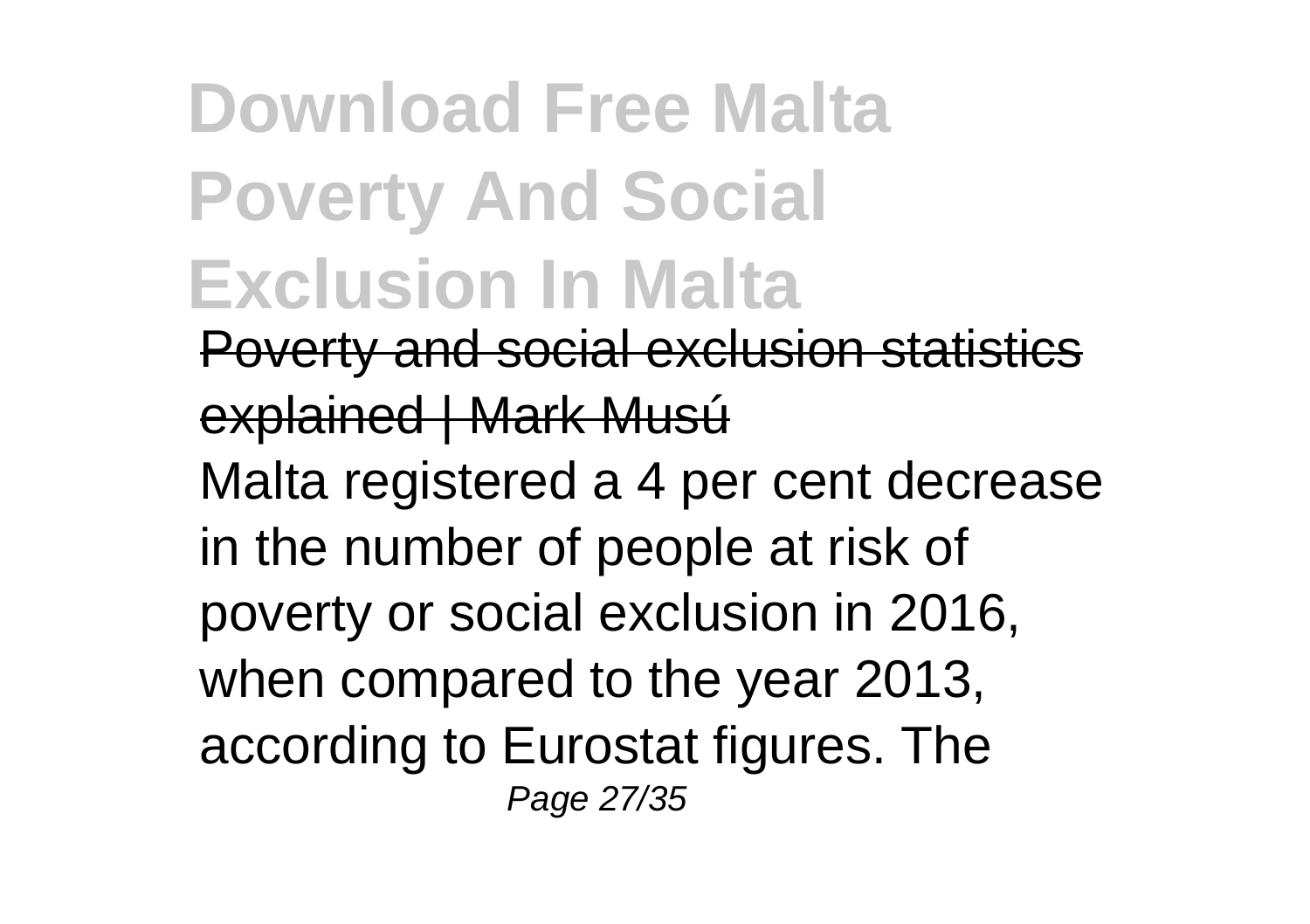**Download Free Malta Poverty And Social** amount fell from 24 per cent to 20 per cent.

Fewer Maltese People At Risk Of Poverty Or Social Exclusion The risk of poverty or social exclusion varies across age groups. In 2019, 22.5 % of children (aged less than 18 Page 28/35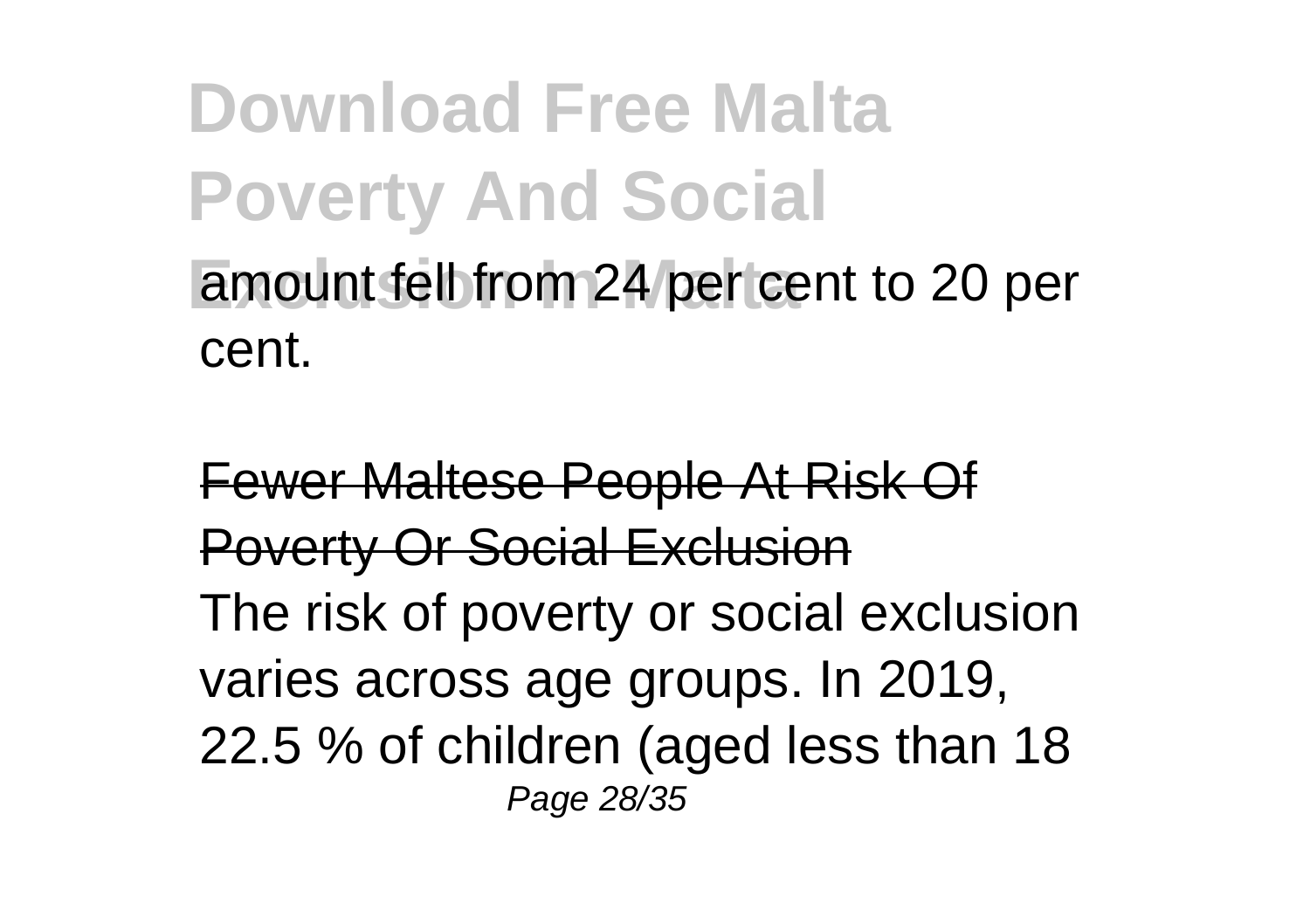**Download Free Malta Poverty And Social Vears) in the EU-27 were at risk of** poverty or social exclusion compared with 21.5 % of working-age adults (aged 18-64 years) and 18.6 % of older people (aged 65 years and over).

Children at risk of poverty or social  $\sim$ clusion ...

Page 29/35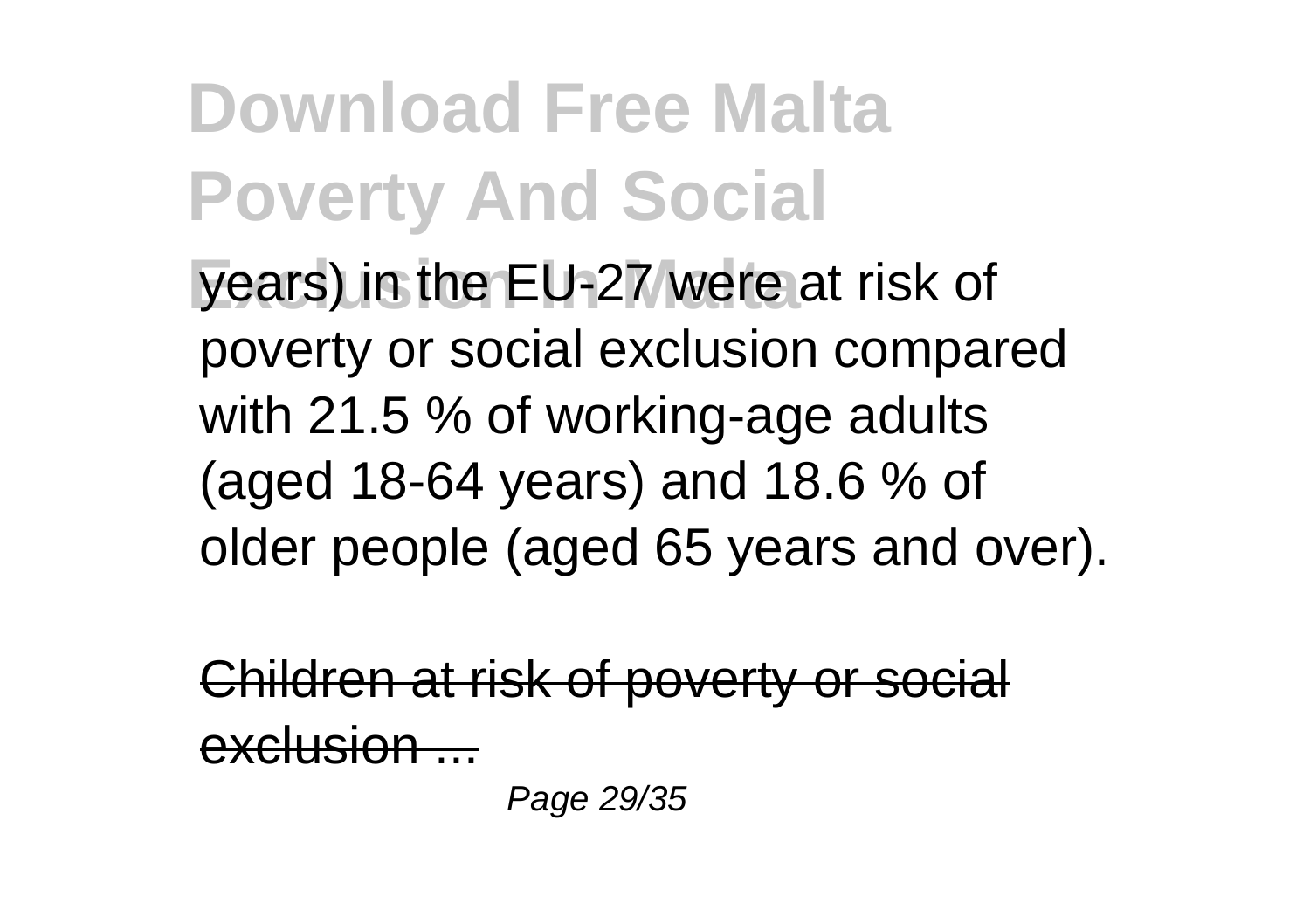**Download Free Malta Poverty And Social malta poverty and social exclusion in** malta, as one of the most lively sellers here will unconditionally be in the midst of the best options to review. As of this writing, Gutenberg has over 57,000 free ebooks on offer.

Malta Poverty And Social Exclusion In Page 30/35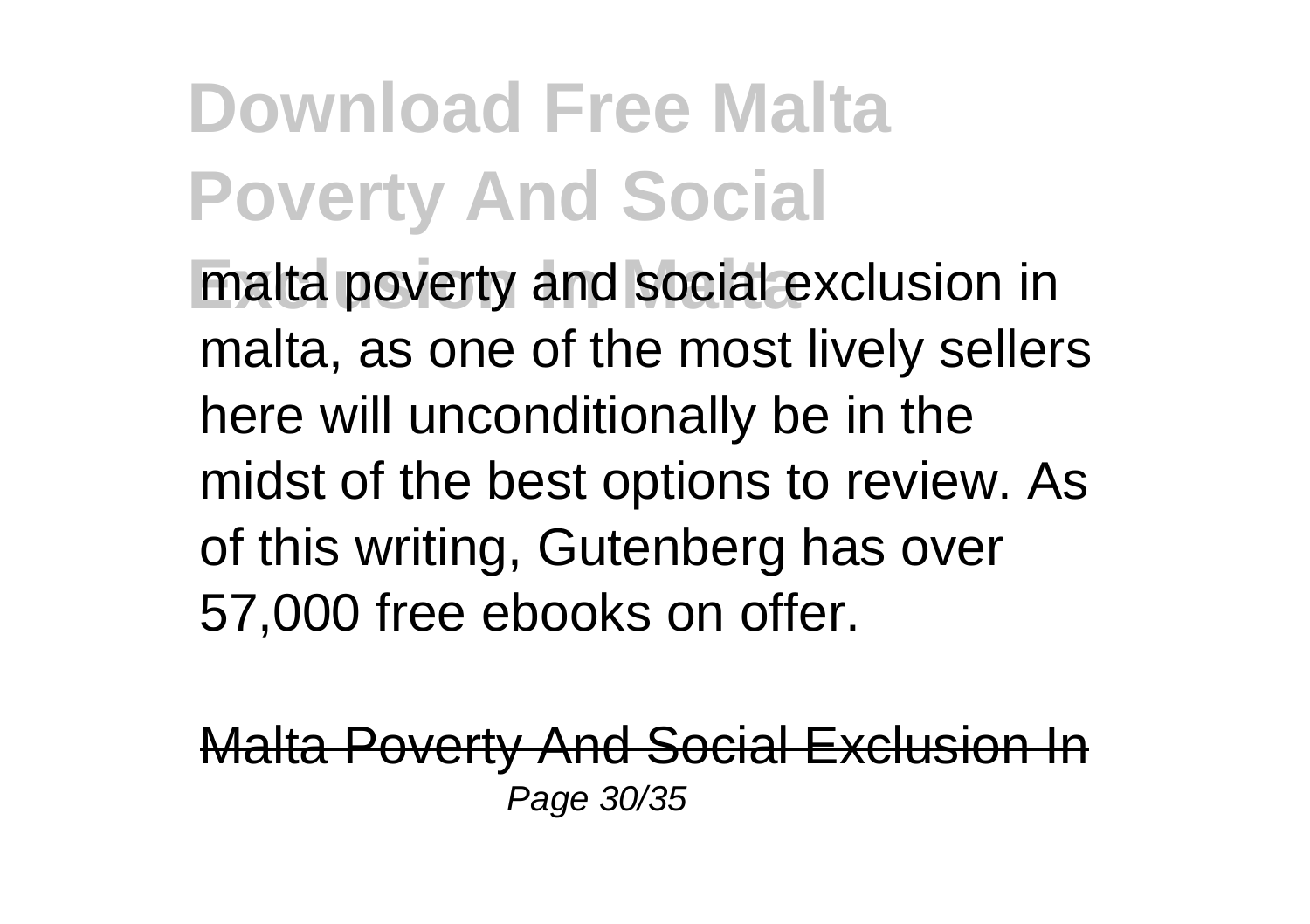**Download Free Malta Poverty And Social Exclusion In Malta** Malta Mark Musu' Poverty and social exclusion statistics probably capture the headlines as often as economic statistics. This is not surprising, given that the EU emphasises smart, sustainable and inclusive growth as much as economic growth objectives. Page 31/35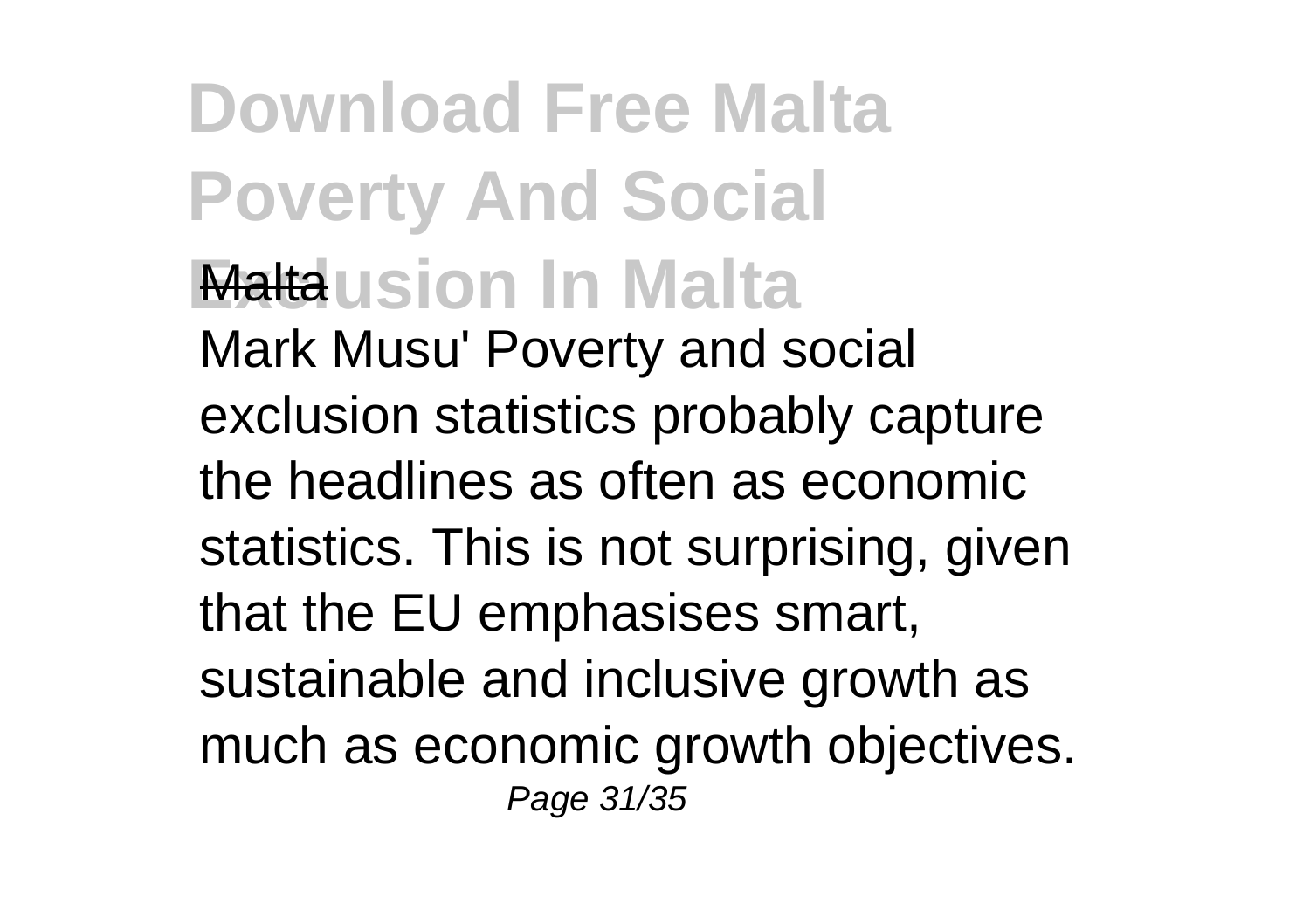**Download Free Malta Poverty And Social Exclusion In Malta** Poverty and social exclusion ... Malta Independent Read Online Malta Poverty And Social Exclusion In Malta Poverty and social exclusion statistics explained | Mark Musú The phenomena of hunger and poverty in Malta, as well as severe Page 32/35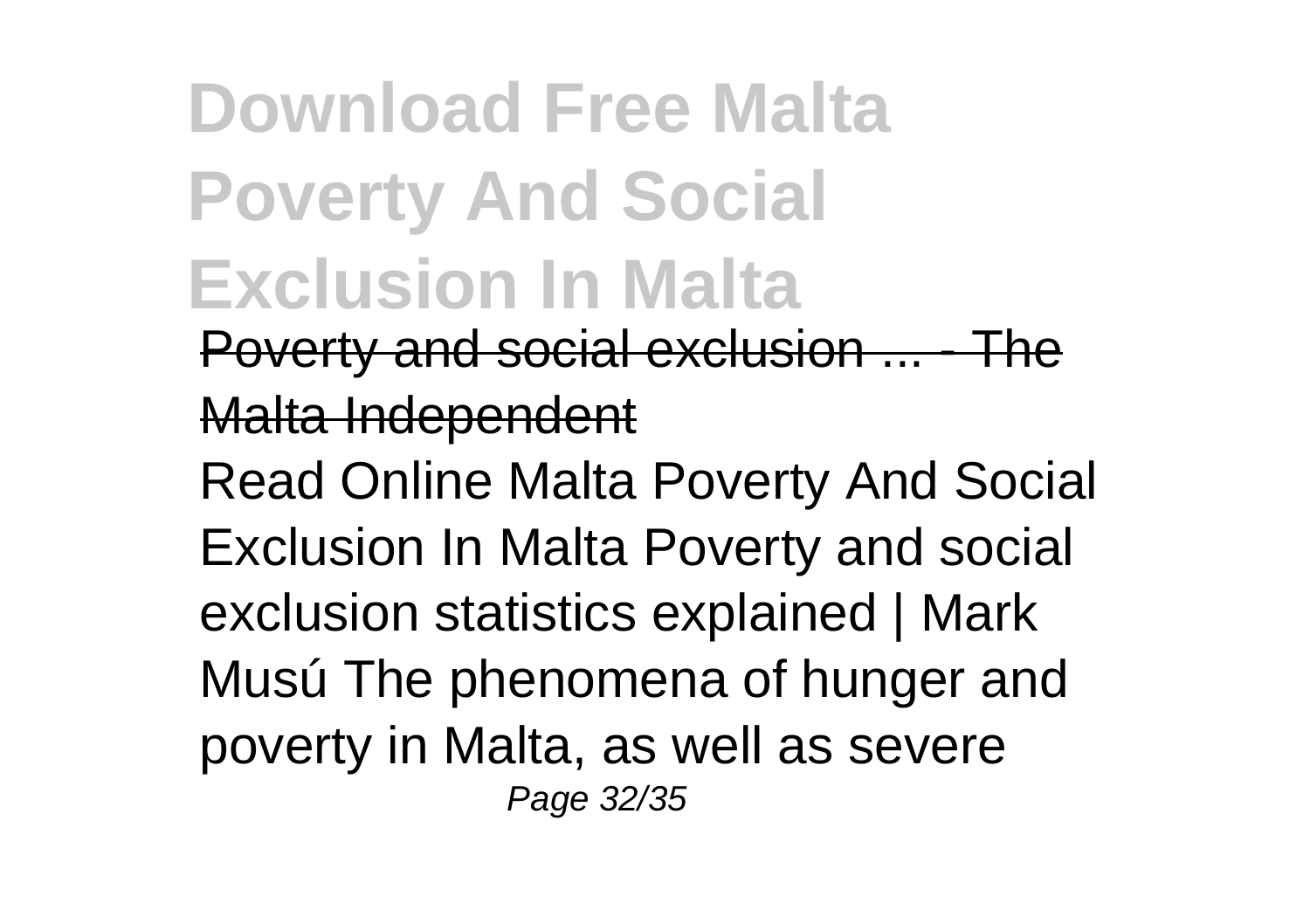**Download Free Malta Poverty And Social** material deprivation, results from several factors. These include low income, social exclusion and low work intensity.

Malta Poverty And Social Exclusion In Malta

Reduction in persons at risk of poverty Page 33/35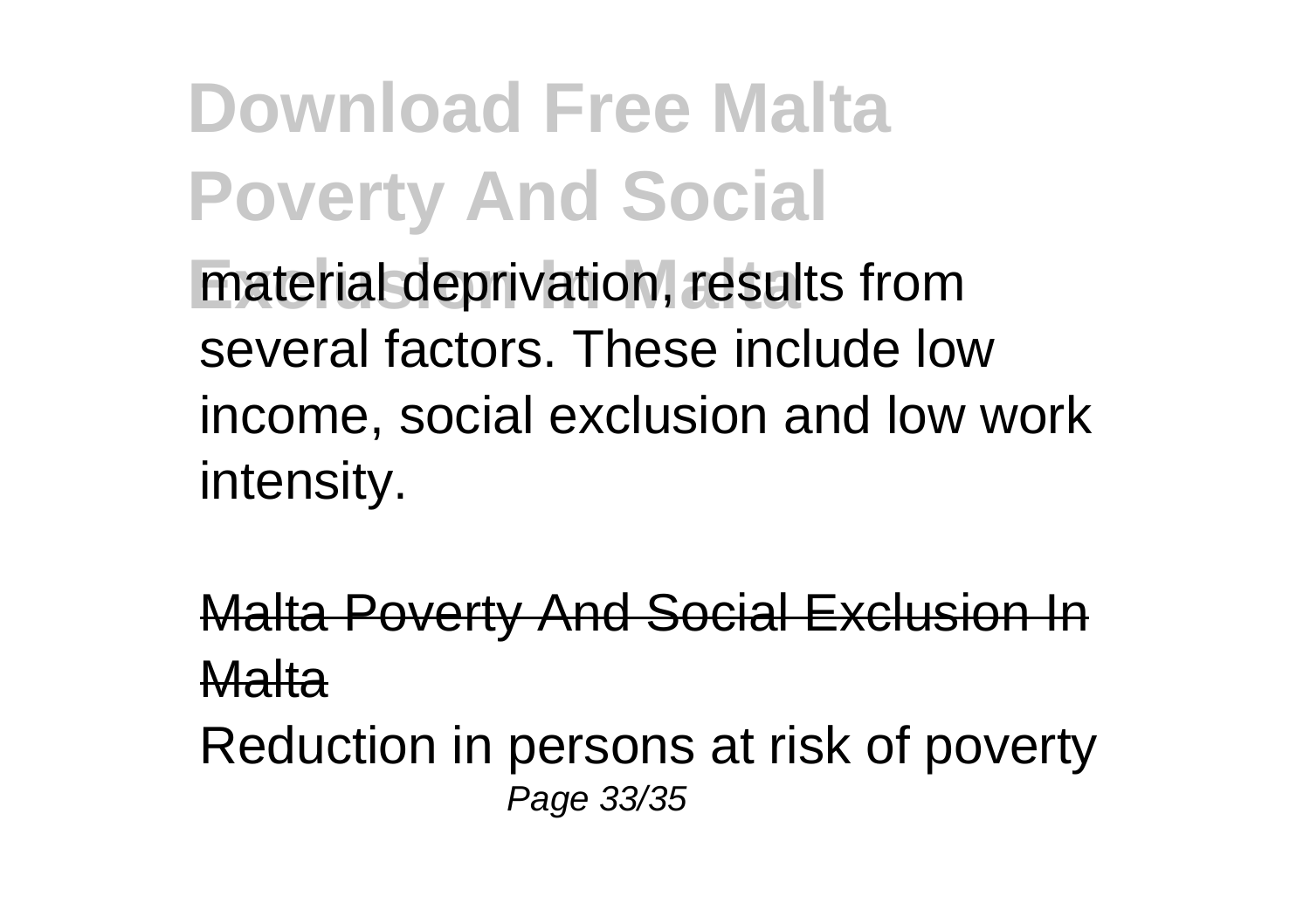**Download Free Malta Poverty And Social Exclusion in Malta Posted** On October 16, 2018 - Updated 16 October, 2018 2:13pm October 16, 2018 - Updated 16 October, 2018 2:13pm